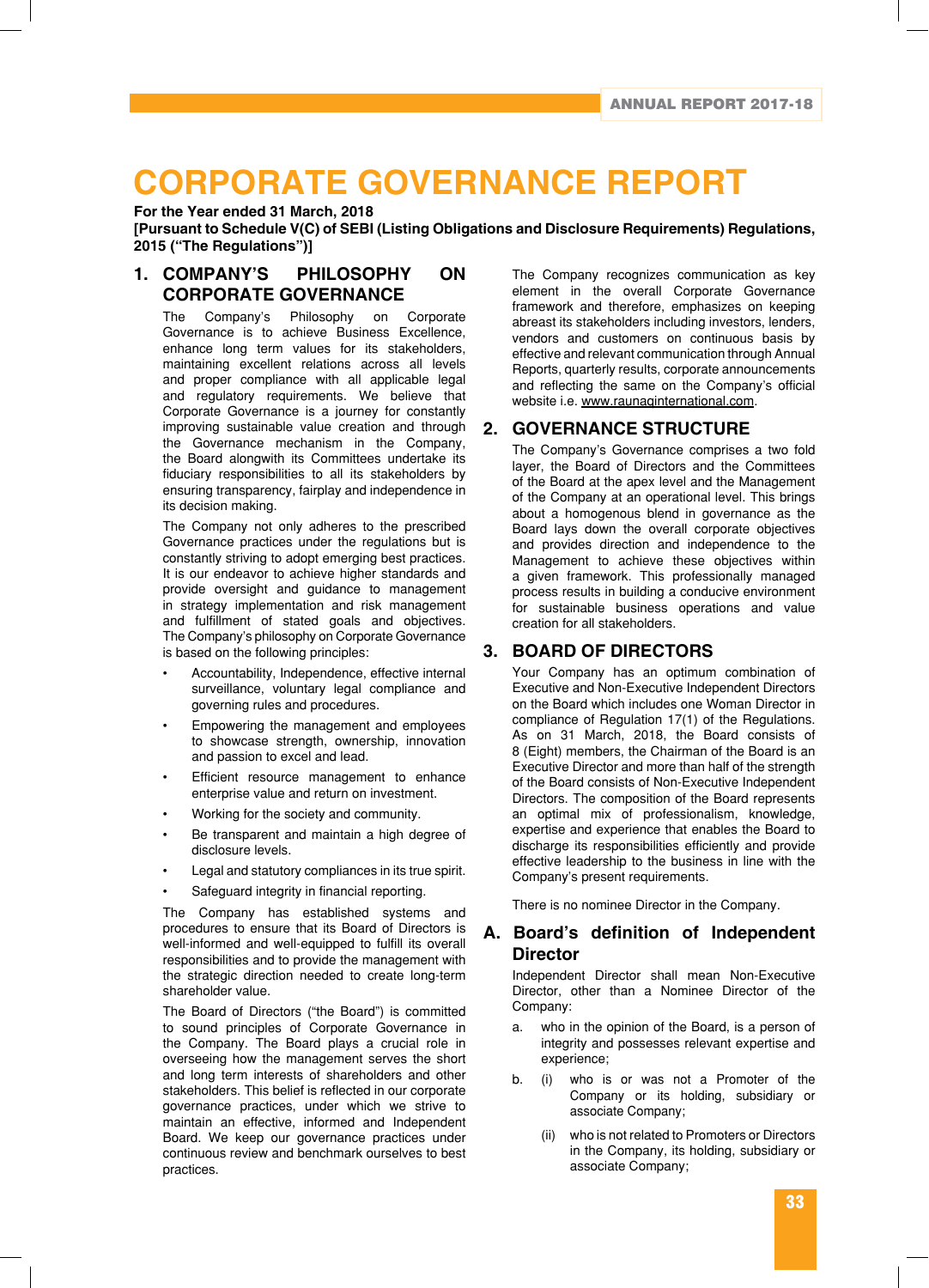Raunaq epc international Ltd.

c. apart from receiving Director's remuneration, has or had no material pecuniary relationship with the Company, its holding, subsidiary or associate Company, or their Promoters, or Directors, during the two immediately preceding financial years or during the current financial year;

Resilient

- d. none of whose relatives has or had material pecuniary relationship or transaction with the Company, its holding, subsidiary or associate Company, or their Promoters, or Directors, amounting to two per cent or more of its gross turnover or total income or fifty lakh rupees or such higher amount as may be prescribed, whichever is lower, during the two immediately preceding financial years or during the current financial year;
- e. who neither himself/herself nor any of his/her relatives:-
	- (i) holds or has held the position of a Key Managerial Personnel or is or has been employee of the Company or its holding, subsidiary or associate Company in any of the three financial years immediately preceding the current financial year;
	- (ii) is or has been an employee or proprietor or a partner, in any of the three financial years immediately preceding the financial year in which he is proposed to be appointed, of:-
		- (A) a firm of Auditors or Company Secretaries in practice or Cost Auditors of the Company or its holding, subsidiary or associate Company; or
		- (B) any legal or a consulting firm that has or had any transaction with the Company, its holding, subsidiary or associate Company amounting to ten per cent or more of the gross turnover of such firm;
- (iii) holds together with his relatives two per cent or more of the total voting power of the Company; or
- (iv) is a Chief Executive or Director, by whatever name called, of any non-profit organisation that receives twenty-five per cent or more of its receipts from the Company, any of its Promoters, Directors or its holding, subsidiary or associate Company or that holds two per cent or more of the total voting power of the Company;
- (v) is a material supplier, service provider or customer or a lessor or lessee of the Company;
- f. is not less than 21 years of age.

The Board of Directors of the Company vide its resolution dated 03 February, 2012 has decided that the materiality/significance shall be ascertained on the following basis:

- The concept of 'materiality' is relevant from the total revenue inflow and/or outflow from and/or to a particular individual/body, directly or indirectly, during a particular financial year.
- The term 'material' needs to be defined in percentage. One percent (1 per cent) or more of total turnover of the Company, as per latest audited annual financial statement.

 It has been confirmed by all the Independent Directors of the Company that as on 31 March, 2018, they fulfill the criteria of being "Independent Director" as stipulated under Regulation 16 of the Regulations.

 The **Table-1** gives Composition of the Board, Attendance record of the Directors at the Board Meetings and at the last Annual General Meeting (AGM); Number of their outside Directorships and their Memberships/Chairmanships in Board **Committees** 

| S.No.          | Name of<br>Director(s)                   | Category                                 | <b>No. of Board</b><br><b>Meetings</b><br>held/ | <b>Attendance at</b><br>last AGM | No. of<br>outside<br><b>Directorships</b> |               | No. of Memberships/<br><b>Chairmanships in Board</b><br><b>Committees</b> <sup>B</sup> |  |
|----------------|------------------------------------------|------------------------------------------|-------------------------------------------------|----------------------------------|-------------------------------------------|---------------|----------------------------------------------------------------------------------------|--|
|                |                                          |                                          | attended                                        |                                  | held <sup>A</sup>                         | <b>Member</b> | Chairman                                                                               |  |
| 1.             | <sup>c</sup> Mr. Surinder Paul<br>Kanwar | Chairman and<br><b>Managing Director</b> | 5/5                                             | Present                          | $\overline{c}$                            |               |                                                                                        |  |
| 2.             | <sup>c</sup> Mr. Sachit Kanwar           | Joint Managing<br><b>Director</b>        | 5/5                                             | Present                          |                                           |               |                                                                                        |  |
| 3.             | <sup>D</sup> Mr. P.K. Mittal             | Non-Executive<br>Independent Director    | 5/4                                             | Present                          |                                           | 1             | 1                                                                                      |  |
| 4.             | Dr. Sanjeev Kumar                        | Non-Executive<br>Independent Director    | 5/4                                             | Absent                           | 3                                         | 1             | 2                                                                                      |  |
| 5.             | Mr. V.K. Pargal                          | Non-Executive<br>Independent Director    | 5/4                                             | Present                          | $\overline{c}$                            | 1             |                                                                                        |  |
| 6.             | Mr. Gautam<br>Mukherjee                  | Non-Executive<br>Independent Director    | 5/5                                             | Present                          | 2                                         | 1             | 1                                                                                      |  |
| 7 <sub>1</sub> | Mr. N.V. Srinivasan                      | Non-Executive<br>Director                | 5/4                                             | Present                          |                                           | 1             |                                                                                        |  |
| 8.             | EMr. Satya Prakash<br>Mangal             | Non-Executive<br>Independent Director    | 5/5                                             | Present                          | <b>NA</b>                                 | <b>NA</b>     | <b>NA</b>                                                                              |  |
| 9.             | Ms. Seethalakshmi<br>Venkataraman        | Non-Executive<br>Independent Director    | 5/5                                             | Present                          |                                           |               |                                                                                        |  |

#### **Table-1**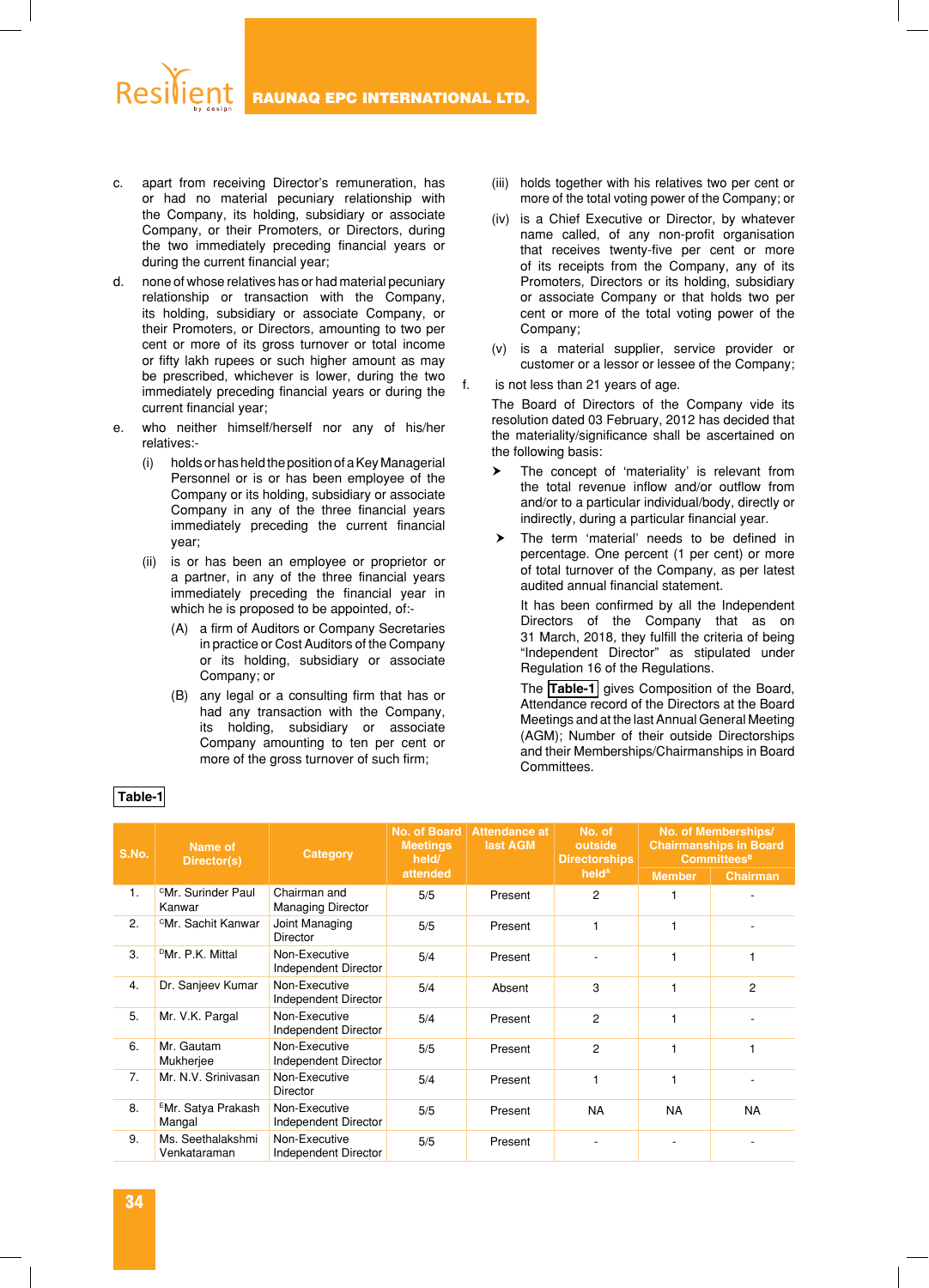**<sup>A</sup>**excluding directorship in Private Limited Companies, Alternate Directorship, Companies registered under Section 8 of the Companies Act, 2013 and Foreign Companies.

**<sup>B</sup>**For the purpose of considering the limit of the Committees on which a Director can serve, all Public Limited Companies, whether listed or not, are included and all other Companies including Private Limited Companies, Foreign Companies and the Companies under Section 8 of the Companies Act, 2013 are excluded and further, it includes Membership/Chairmanship of Audit Committee and Stakeholders' Relationship Committee only in terms of Regulation 26(1) of the Regulations. None of the Directors of your Company is a Member of more than 10 (Ten) Committees or is the Chairman of more than 5 (Five) Committees across all Public Limited Companies in which they are Directors. The Membership/Chairmanship also includes Membership/Chairmanship in Raunaq EPC International Limited.

In terms of Regulation 25(1) of the Regulations, none of the Independent Director of the Company holds the position of the Independent Director in more than 7 (Seven) listed Companies, including Independent Directorship in Raunaq EPC International Limited and any such Director serving as a whole time Director in a listed Company is not serving as an Independent Director in more than 3 (Three) listed Companies including Raunaq EPC International Limited.

**<sup>C</sup>**Mr. Surinder Paul Kanwar is the father of Mr. Sachit Kanwar. Mr. Sachit Kanwar has been appointed as Joint Managing Director with effect from 01 June, 2016 for a period of 5(Five) years upto 31 May, 2021.

**PMr. P.K. Mittal is also providing professional/consultancy** service to the Company in his individual capacity. Professional fees paid to him for the year 2017-18 is ₹ 1,96,000/- (Rupees One Lakh Ninety Six Thousand Only). The Board is of the opinion that such payments in the context of overall expenditure by the Company, is not significant and does not affect his independence.

Apart from this, no other Non-Executive Director is related to any other Director inter-se and has any material pecuniary relationships/transactions vis-à-vis the Company (other than the sitting fees for attending the Board/Committee meetings).

**<sup>E</sup>** Resigned w.e.f. 15 February, 2018.

The terms of appointment of the Directors appointed at the Annual General Meeting of the Company held on 08 August, 2017 are available on the website of the Company i.e. www.raunaqinternational.com.

In terms of Regulation 25(7) of the Regulations, the Company has adopted a familiarization programme for the Directors that covers familiarizing the Directors about the nature of the industry in which the Company operates, business model of the Company, their roles, responsibilities and other relevant details by way of:

- *Circulation of an elaborated note on business operations with regard to the operations and financial position of the Company as at the end of each quarter with the Agenda of each Board Meeting.*
- *Apprising the Board members about the operations at the ongoing project sites of the Company, the various clients, the new projects awarded to the Company, the debtors position and other details of the ongoing project sites so as to provide the Board a brief idea of the various types of jobs carried upon by the Company and their periodic developments.*
- *Updating the Directors of any amendments in laws, rules and regulations as applicable on the Company through various presentations at the Board Meeting(s) in consultation with the Statutory Auditors, Internal Auditors and the Secretarial Auditors of the Company likewise the Companies Act, SEBI Laws and such other laws and regulations as may be applicable.*
- *Various presentations are conducted at meetings of the Board/Committees of the Board periodically to familiarize the Directors with the business performance, business strategy, operations and functions of the Company. Such presentations help Directors to understand the Company's Strategy, Operations, Market Competition, Organization Structure, Risk Analysis and such other areas.*

The details of familiarization programme during the Financial Year 2017-18 are available on the official website of the Company i.e. www.raunaqinternational.com under the link: http://raunaqinternational.com/pdf/details-of-familiarizationprogramme-for-independent-directors-2017-2018.pdf.

### **B. Board Meetings**

During the financial year 2017-18, 5 (Five) Board Meetings were held on the following dates. The gap between any two meetings was not more than 120 (one hundred and twenty) days as mandated in Regulation 17(2) of the Regulations:-

- 26 May, 2017;
- 20 June, 2017;
- 08 August, 2017;
- 06 November, 2017; and
- 01 February, 2018

The Company Secretary prepares the agenda and explanatory notes, in consultation with the Chairman and Managing Director, Joint Managing Director and Chief Financial Officer and circulates the same in advance to the Directors. The Board meets at least once every quarter inter alia to review the quarterly results. Additional meetings are held, when necessary. Presentations are made to the Board on the business operations and performance of the Company. The minutes of the proceedings of the meetings of the Board of Directors are noted and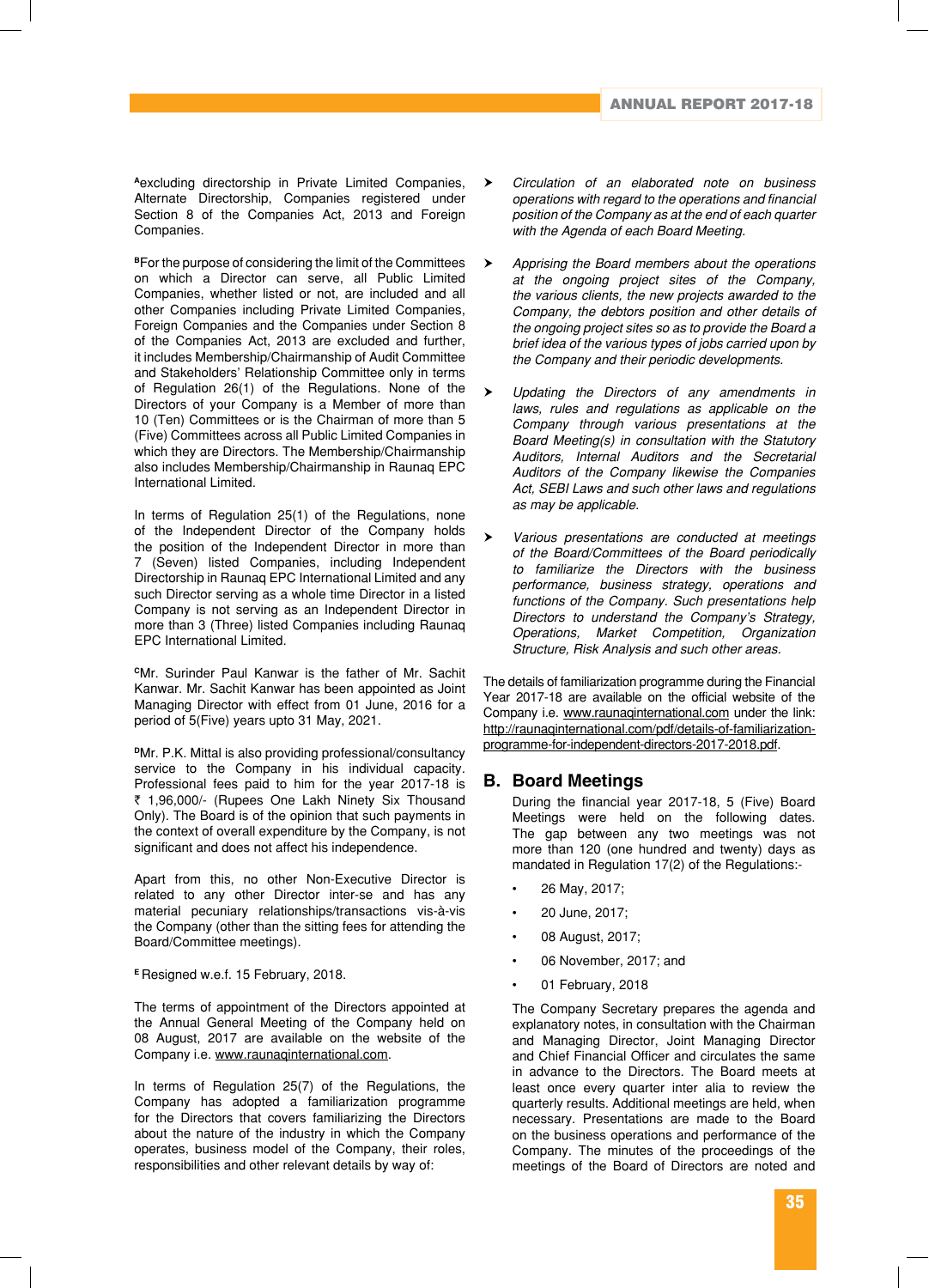the draft minutes are circulated amongst the members of the Board for their perusal. Comments, if any received from the Directors are also incorporated in the minutes, in consultation with the Chairman and Managing Director. The Minutes are signed by Chairman of the Board at the next meeting and signed minutes are circulated amongst the members of the Board for their perusal. Senior management personnel are invited to provide additional inputs for the items being discussed by the Board of Directors as and when considered necessary.

**Post Meeting Follow Up System:** The Company has an effective post Board Meeting follow up procedure. Action Taken Report on the decisions taken in a meeting are placed at the immediately succeeding meeting for information of the Board.

### **C. Information supplied to the Board**

The Board has complete access to all information with the Company. The information is provided to the Board on regular basis and the agenda papers for the meetings are circulated in advance of each meeting. The information supplied to the Board includes the following, extent to the applicability during the year as per Regulation 17(7) read with Schedule II of the Regulations.

- Annual Operating Plans and Budgets and any updates.
- Capital budgets and any updates.
- Quarterly, Half Yearly and Yearly Results of the Company.
- Minutes of the Meetings of Audit Committee and other Committees of the Board.
- The information on recruitment and remuneration of senior officers just below the level of Board of Directors, including appointment or removal of Chief Financial Officer and the Company Secretary.

The Board periodically reviews the compliance reports of all laws applicable to the Company prepared by the Company along with the declaration made by all the respective departmental heads and by the Joint Managing Director regarding compliance with all applicable laws.

### **4. BOARD COMMITTEES**

#### **A. Audit Committee**

#### **I. Constitution and Composition**

In terms of Regulation 18 of the Regulations, the "Audit Committee" comprises of the following 3 (Three) Non-Executive and Independent Directors, who have financial/accounting acumen to specifically look into internal controls and audit procedures. All the members are financially literate and have accounting and financial management expertise. The **Table-2** gives the composition of the Audit Committee and attendance record of members of the Committee:

#### **Table-2**

| S.No.         | <b>Name of Member</b>         | <b>Designation</b> | No. of<br>meetings<br>Held/<br><b>Attended</b> |
|---------------|-------------------------------|--------------------|------------------------------------------------|
| 1.            | Dr. Sanjeev Kumar             | Chairman           | 4/3                                            |
| $\mathcal{P}$ | Mr. P.K. Mittal               | Member             | 4/4                                            |
| 3.            | Mr. V.K. Pargal               | Member             | 4/4                                            |
| 4.            | Mr. Satya Prakash<br>Mangal** | Member             | 4/4                                            |

\*\*During the year, Mr. Satya Prakash Mangal (the erstwhile Member of the Committee) ceased to be a member of the Committee due to his resignation w.e.f. 15 February, 2018. During the Financial Year 2017-18, 4 (Four) meetings of the Audit Committee were held and he was present at the said meetings.

Pursuant to the resignation of Mr. Satya Prakash Mangal w.e.f. 15 February, 2018, the Audit Committee has been reconstituted on 25 May, 2018 with the remaining members as per the requirements stipulated under the Companies Act, 2013 and the Regulations.

In addition to the Members of the Audit Committee, the Chief Financial Officer, Internal Auditors and Statutory Auditors attended the meetings of the Committee as invitees. Members held discussions with Statutory Auditors during the meetings of the Committee. The Audit Committee reviewed the quarterly, half-yearly and year to date un-audited and annual audited financials of the Company before submission to the Board of Directors for its consideration and approval. The Committee also reviewed the internal control systems and internal audit reports.

 Mr. V.K. Pargal, Authorised Chairman of the Committee in the absence of Dr. Sanjeev Kumar, Chairman of the Committee was present at the last Annual General Meeting to answer the queries of the shareholders to their satisfaction.

Mr. Kaushal Narula, Company Secretary of the Company upto 04 October, 2017 acted as Secretary to the Audit Committee Meetings held on 26 May, 2017 and 08 August, 2017 respectively.

Pursuant to his resignation, Ms. Chanchal Gupta, Company Secretary of Xlerate Driveline India Limited (Wholly Owned Subsidiary of Raunaq EPC International Limited) had been designated as Company Secretary of the Company w.e.f. 06 November, 2017 and she acted as Secretary to Audit Committee Meeting held on 01 February, 2018.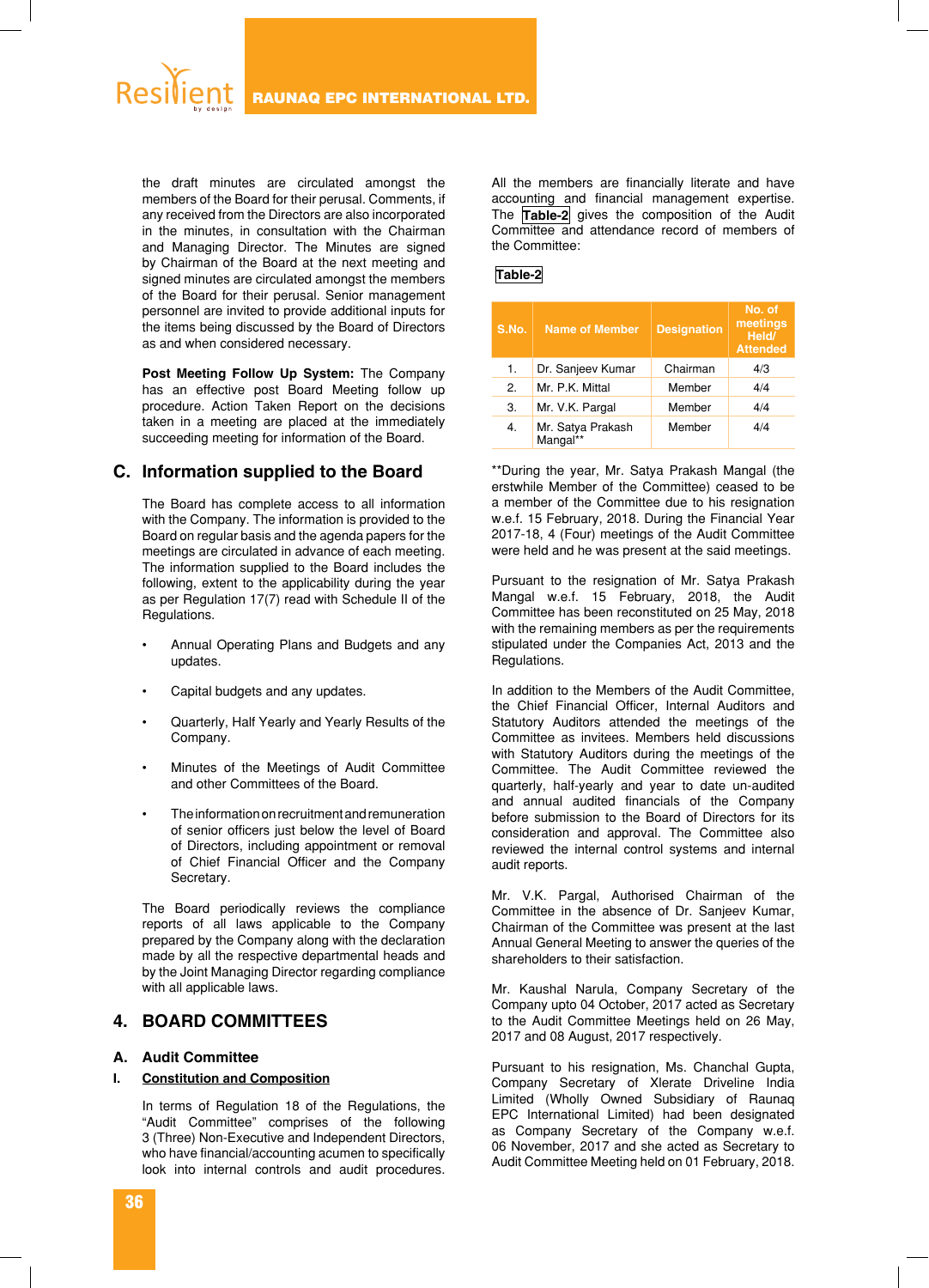#### **II. Audit Committee Meetings**

During the year, 4 (Four) meetings of the Audit Committee were held on the following dates in terms of Regulation 18 of the Regulations:

- 26 May, 2017;
- 08 August, 2017;
- 06 November, 2017; and
- 01 February, 2018

#### **III. Powers of Audit Committee**

The Audit Committee has been empowered with the adequate powers as mandated in Regulation 18 of the Regulations which includes the following:

- 1. To investigate any activity within its terms of reference.
- 2. To seek information from any employee.
- 3. To obtain outside legal or other professional advice.
- 4. To secure attendance of outsiders with relevant expertise, if it considers necessary.

#### **IV. Role of Audit Committee**

The role of the Audit Committee in terms of Regulation 18 read with Part C of Schedule II of the Regulations includes the following:

- 1. Oversight of the Company's financial reporting process and the disclosure of its financial information to ensure that the financial statement is correct, sufficient and credible;
- 2. Recommendation for appointment, remuneration and terms of appointment of auditors of the Company;
- 3. Approval of payment to Statutory Auditors for any other services rendered by the Statutory Auditors;
- 4. Reviewing, with the management, the annual financial statements and auditor's report thereon before submission to the Board for approval, with particular reference to:
	- a. matters required to be included in the director's responsibility statement to be included in the board's report in terms of clause (c) of sub-section 3 of Section 134 of the Companies Act, 2013.
	- b. changes, if any, in accounting policies and practices and reasons for the same.
	- c. major accounting entries involving estimates based on the exercise of judgment by management.
	- d. significant adjustments made in the financial statements arising out of audit findings.
	- e. compliance with listing and other legal requirements relating to financial statements.
- f. disclosure of any related party transactions.
- g. modified opinion(s) in the draft audit report.
- 5. Reviewing, with the management, the quarterly financial statements before submission to the Board for approval;
- 6. Reviewing, with the management, the statement of uses/application of funds raised through an issue (public issue, rights issue, preferential issue, etc.), the statement of funds utilized for purposes other than those stated in the offer document/prospectus/notice and the report submitted by the monitoring agency monitoring the utilisation of proceeds of a public or rights issue, and making appropriate recommendations to the Board to take up steps in this matter;
- 7. Reviewing and monitoring the auditor's independence and performance, and effectiveness of audit process;
- 8. Approval or any subsequent modification of transactions of the Company with related parties;
- 9. Scrutiny of inter-corporate loans and investments;
- 10. Valuation of undertakings or assets of the Company, wherever it is necessary;
- 11. Evaluation of internal financial controls and risk management systems;
- 12. Reviewing, with the management, performance of statutory and internal auditors, adequacy of the internal control systems;
- 13. Reviewing the adequacy of internal audit function, if any, including the structure of the internal audit department, staffing and seniority of the official heading the department, reporting structure coverage and frequency of internal audit;
- 14. Discussion with internal auditors of any significant findings and follow up there on;
- 15. Reviewing the findings of any internal investigations by the internal auditors into matters where there is suspected fraud or irregularity or a failure of internal control systems of a material nature and reporting the matter to the Board;
- 16. Discussion with statutory auditors before the audit commences, about the nature and scope of audit as well as post-audit discussion to ascertain any area of concern;
- 17. To look into the reasons for substantial defaults in the payment to the depositors, debenture holders, shareholders (in case of non-payment of declared dividends) and creditors;
- 18. To review the functioning of the whistle blower mechanism;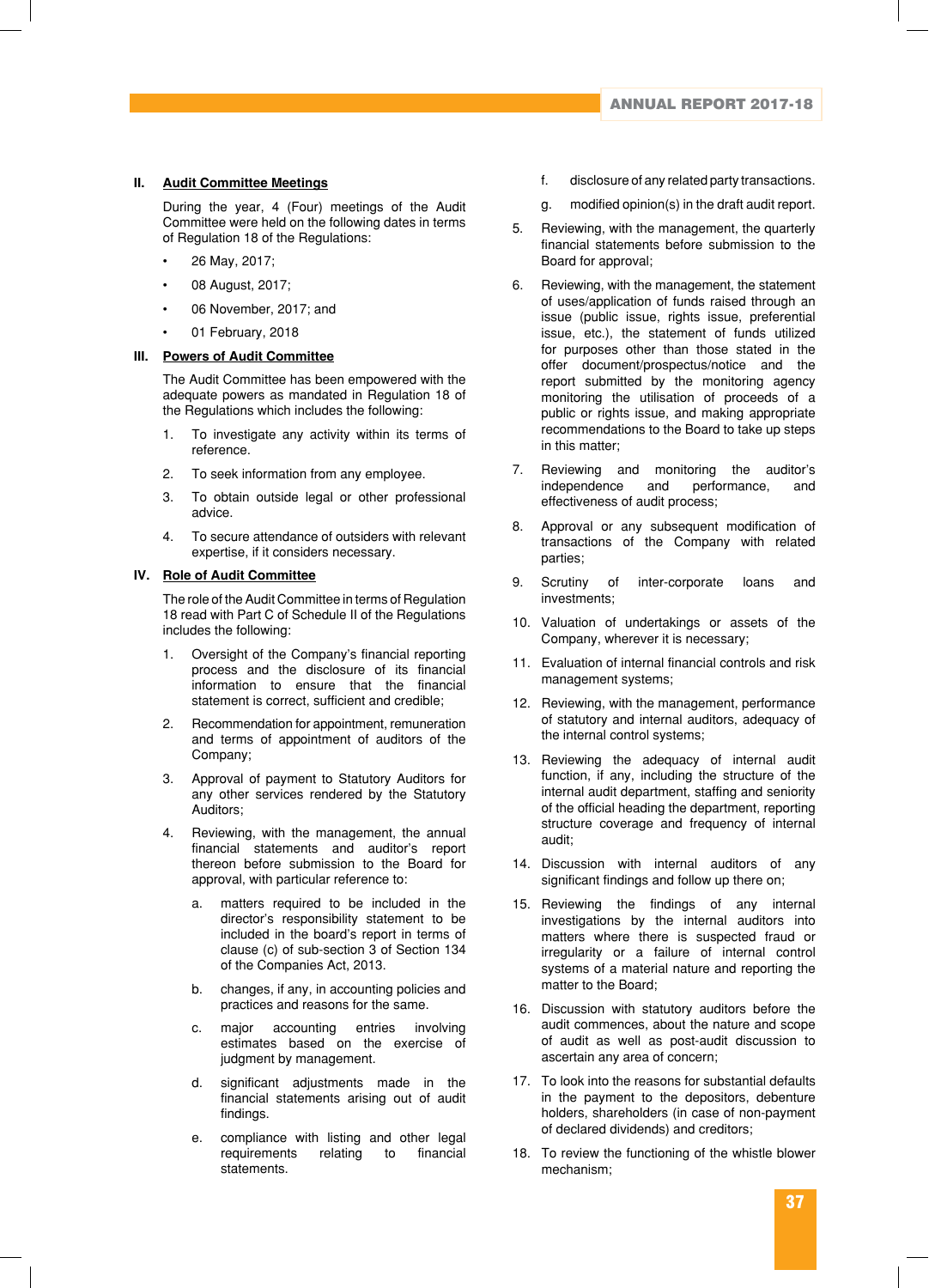Resilient Raunaq epc international Ltd.

- 19. Approval of appointment of Chief Financial Officer (CFO) (i.e., the whole-time Finance Director or any other person heading the finance function or discharging that function) after assessing the qualifications, experience and background, etc. of the candidate;
- 20. Carrying out any other function as is mentioned in the terms of reference of the Audit Committee.

The Audit Committee may also review such matters as may be referred to it by the Board or which may be specified as role of the Audit Committee under amendments, if any, from time to time, to the Regulations, Companies Act and other Statutes.

#### **V. Review of Information by Audit Committee**

The Audit Committee reviews the following information:

- 1. Management Discussion and Analysis of financial condition and results of operations;
- 2. Statement of significant Related Party Transactions (as defined by the Audit Committee), submitted by Management;
- 3. Management letters/letters of internal control weaknesses issued by the Statutory Auditors;
- 4. Internal Audit Reports relating to internal control weaknesses; and
- 5. The appointment, removal and terms of remuneration of the Chief Internal Auditor shall be subject to review by the Audit Committee; and
- 6. Statement of deviations, if required.

#### **B. Nomination and Remuneration Committee**

#### **I. Constitution and Composition**

In terms of Section 178 of the Companies Act, 2013 and Regulation 19 of the Regulations, the Nomination and Remuneration Committee constitutes of following 4 (four) Directors as members. **Table-3** gives the composition of the Nomination and Remuneration Committee and the attendance record of the members of the committee.

#### **Table-3**

| S.No.         | Name of<br><b>Member</b>    | <b>Designation</b> | No. of<br>meetings<br>Held/<br><b>Attended</b> |
|---------------|-----------------------------|--------------------|------------------------------------------------|
| 1.            | Dr. Sanjeev<br>Kumar        | Chairman           | 2/1                                            |
| $\mathcal{P}$ | Mr. Surinder Paul<br>Kanwar | Member             | 2/2                                            |
| 3.            | Mr. P.K. Mittal             | Member             | 2/2                                            |
| 4.            | Mr. Gautam<br>Mukherjee     | Member             | 2/2                                            |

Dr. Sanjeev Kumar, Mr. P.K. Mittal and Mr. Gautam Mukherjee are Non-Executive Independent Directors and Mr. Surinder Paul Kanwar is Chairman and Managing Director of the Company.

#### **Nomination and Remuneration Committee Meetings**

During the Financial Year 2017-18, 2 (Two) meetings of the Nomination and Remuneration Committee were held. **Table-4** gives the details of the date and purpose of the meetings of Nomination and Remuneration Committee:-

#### **Table-4**

|    | S.No.   Date of Meeting | <b>Purpose</b>                                                                                                                                                                                                 |
|----|-------------------------|----------------------------------------------------------------------------------------------------------------------------------------------------------------------------------------------------------------|
| 1. | 26 May, 2017            | • Consideration and approval of the<br>re-appointment of Mr. Surinder Paul<br>Kanwar as Chairman and Managing<br>Director of the Company for a<br>further period of 5 (five) years w.e.f.<br>01 October, 2017. |
|    |                         | * Consideration and recommendation<br>of the appraisal of Key Managerial<br>Personnel (KMP) and Senior<br>Management Personnel of the<br>Company to the Board of Directors.                                    |
| 2. | 01 February,<br>2018    | Noting of the performance<br>evaluation of Independent Directors<br>carried on by the Board of Directors<br>and performance evaluation by<br>the Independent Directors in their<br>separate meeting.           |

Mr. P.K. Mittal, Authorised Chairman of the Nomination and Remuneration Committee in the absence of Dr. Sanjeev Kumar, Chairman of the Committee was present at the last Annual General Meeting and replied to the queries of the shareholders to their satisfaction.

Mr. Kaushal Narula, Company Secretary of the Company upto 04 October, 2017 acted as Secretary to the Nomination and Remuneration Committee Meeting held on 26 May, 2017.

Pursuant to his resignation, Ms. Chanchal Gupta, Company Secretary of Xlerate Driveline India Limited (Wholly Owned Subsidiary of Raunaq EPC International Limited) had been designated as Company Secretary of the Company w.e.f. 06 November, 2017 and she acted as Secretary to the Nomination and Remuneration Committee Meeting held on 01 February, 2018.

#### **III. Role of Nomination and Remuneration Committee**

The role of the Nomination and Remuneration Committee in terms of the Regulations includes the following:

- 1. formulation of the criteria for determining qualifications, positive attributes and independence of a Director and recommend to the Board a policy, relating to the remuneration of the Directors, Key Managerial Personnel and other employees;
- 2. formulation of criteria for evaluation of performance of Independent Directors and the Board;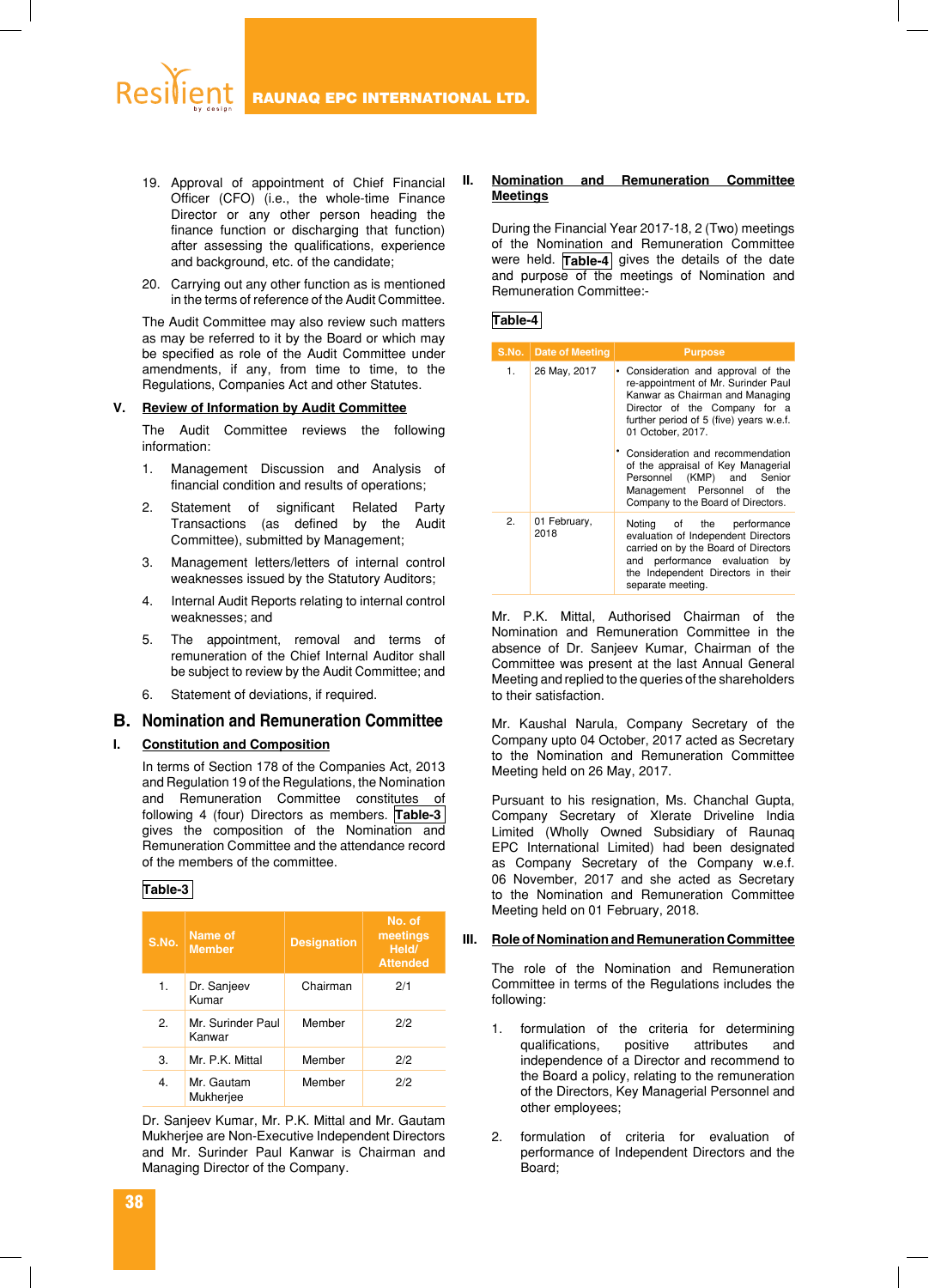- 3. devising a policy on Board diversity;
- 4. identifying persons who are qualified to become Directors and who may be appointed in senior management in accordance with the criteria laid down, and recommend to the Board of Directors their appointment and removal.
- 5. deciding whether to extend or continue the term of appointment of the Independent Directors, on the basis of the report of performance evaluation of Independent Directors.

 Pursuant to Schedule V to the Companies Act, 2013, in case of no profits or inadequate profits, the Nomination and Remuneration Committee has been empowered to consider, approve and recommend the remuneration of Whole Time Director/Managing Director.

#### **IV. Nomination and Remuneration Policy**

Pursuant to the provisions of the Companies Act, 2013 read with Regulation 19 of the Regulations, the policy on nomination and remuneration of Directors, Key Managerial Personnel and Senior Management as approved by the Board is available on the website of the Company i.e. www.raunaqinternational.com.

 The objectives and purpose of the said policy are:

- To lay down criteria and terms and conditions with regard to identifying persons who are qualified to become Directors (Executive and Non-Executive) and persons who may be appointed in Senior Management and Key Managerial positions and to determine their remuneration.
- To determine remuneration based on the Company's size and financial position and trends and practices on remuneration prevailing in peer companies, in the Construction industry.
- To carry out evaluation of the performance of Directors, as well as Key Managerial and Senior Management Personnel.
- To provide them reward linked directly to their effort, performance, dedication and achievement relating to the Company's operations.
- To retain, motivate and promote talent and to ensure long term sustainability of talented managerial persons and create competitive advantage.

While deciding the remuneration for Directors, Key Managerial Personnel and other employees, the Board and the Nomination and Remuneration Committee takes into consideration the performance of the Company, the current trends in the industry, the qualification of the appointee(s), positive attributes, their independence, expertise, past performance and other relevant factors. The Board/Committee regularly keeps track of the market trends in terms of compensation levels and practices in relevant industries. This information is used to review the Company's remuneration policy from time to time.

#### **V. Policy on Board Diversity**

In terms of Regulation 19 of the Regulations, the Nomination and Remuneration Committee formed the policy on Board Diversity to provide for having a broad experience and diversity on the Board. The said policy is a part of Nomination and Remuneration Policy.

#### **VI. Performance Evaluation**

In terms of Regulation 17 of the Regulations, the Board of Directors in its meeting held on 01 February, 2018 evaluated the performance of Independent Directors in terms of criteria of performance evaluation as laid down by Nomination and Remuneration Committee which covers the area relevant to their role as Independent Director in the Company.

During the Financial Year 2017-18, a separate meeting of the Independent Directors of the Company was held on 01 February, 2018 in terms of Regulation 25 of the Regulations.

 The Independent Directors in their separate meeting:

- i. reviewed the performance of non-independent Directors and the Board as a whole;
- ii. reviewed the performance of the Chairperson of the Company, taking into account the views of executive directors and non-executive directors;
- iii. assessed the quality, quantity and timeliness of flow of information between the Company management and the Board that is necessary for the Board to effectively and reasonably perform their duties.

#### **VII. Remuneration of Directors for 2017-18**

| Table-5<br>(₹ In lacs)                        |                          |                                     |                                                                               |                |              |
|-----------------------------------------------|--------------------------|-------------------------------------|-------------------------------------------------------------------------------|----------------|--------------|
|                                               |                          | <b>Sitting Fees#</b>                | <b>NON-EXECUTIVE INDEPENDENT DIRECTORS</b><br><b>Salaries and Perquisites</b> |                | <b>Total</b> |
| <b>Name of Members</b>                        | <b>Board</b><br>Meetings | <b>Committee</b><br><b>Meetings</b> |                                                                               |                |              |
| Dr. Sanjeev Kumar                             | 0.47                     | 0.71                                | NII.                                                                          |                | 1.18         |
| Mr. V.K. Pargal                               | 0.47                     | 0.53                                | NII.                                                                          |                | 1.00         |
| Mr. P.K. Mittal                               | 0.47                     | 0.99                                | NII.                                                                          |                | 1.46         |
| Mr. Gautam Mukheriee                          | 0.58                     | 0.18                                | NII.                                                                          |                | 0.76         |
| Mr. N.V. Srinivasan                           | 0.47                     | 0.00                                | NII.                                                                          |                | 0.47         |
| Mr. Satya Prakash Mangal***                   | 0.58                     | 0.64                                | <b>NII</b>                                                                    |                | 1.22         |
| Ms. Seethalakshmi<br>Venkataraman             | 0.58                     | 0.06                                | <b>NII</b>                                                                    |                | 0.64         |
|                                               |                          |                                     | Sub-Total (A)                                                                 |                | 6.73         |
|                                               |                          | <b>EXECUTIVE DIRECTORS</b>          |                                                                               |                |              |
| Mr. Surinder Paul Kanwar                      |                          |                                     | · Salary                                                                      | 0.00           |              |
| Chairman & Managing Director                  |                          |                                     | • Contribution to<br>provident and other<br>funds (*)                         |                |              |
|                                               |                          |                                     | Monetary value of<br>perquisites (**)                                         | $\overline{a}$ | ##0.00       |
| Mr. Sachit Kanwar.<br>Joint Managing Director |                          |                                     | · Salary and<br>allowances                                                    | 73.00          |              |
|                                               |                          |                                     | • Contribution to<br>provident and other<br>funds (*)                         | 7.56           |              |
|                                               |                          |                                     | Monetary Value of<br>perquisites (**)                                         | 10.99          | 91.55        |
|                                               |                          |                                     | Sub-Total (B)                                                                 |                | 91.55        |
|                                               |                          |                                     | <b>Grand Total</b>                                                            |                | 98.28        |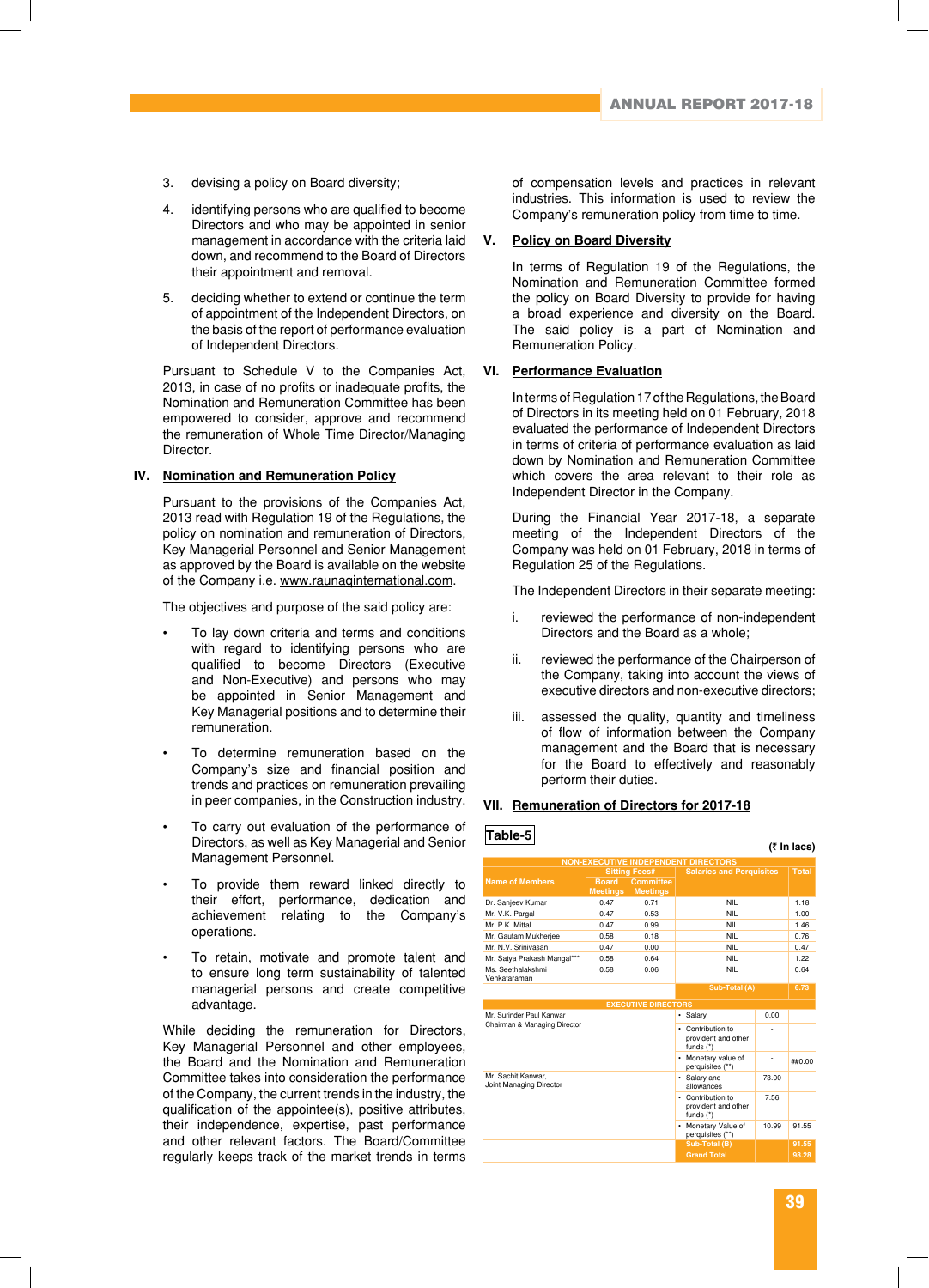# Inclusive of Service Tax @ 15% & GST @ 18% as applicable during the year.

\*Excludes provision for gratuity which is determined on the basis of actuarial valuation done on an overall basis for the Company.

\*\*Excludes provision for compensated absences which is made based on the actuarial valuation done on an overall basis for the Company.

\*\*\*Resigned w.e.f. 15 February, 2018.

## Token remuneration of  $\bar{\tau}$  1.00 per month.

There is no notice period or severance fee in respect of appointment of any of the above Managerial Personnel. Neither Mr. Surinder Paul Kanwar nor Mr. Sachit Kanwar is entitled for any performance linked incentives and the Company does not have any Stock Option Scheme.

The Company has paid remuneration to the Non-Executive Independent Directors by way of sitting fees at the rate of ₹ 10,000/- (Rupees Ten Thousand Only) for attending each meeting of the Board and Audit Committee and  $\bar{\tau}$  5,000/-(Rupees Five Thousand Only) for other Committees of the Board of Directors of the Company.

#### **C. Stakeholders' Relationship Committee**

In terms of the provisions of the Companies Act, 2013 and Regulation 20 of the Regulations, the "Stakeholders' Relationship Committee" constitutes of following 3 (Three) Directors as members.

The "Stakeholders' Relationship Committee" has been empowered to consider and resolve the grievances of shareholders of the Company including complaints related to transfer of shares, non-receipt of balance sheet, non-receipt of declared dividends and other miscellaneous grievances. The said Committee is also authorized to effect transfers/ transmissions of Equity Shares/Debentures and other securities and also to issue Duplicate Share Certificates and other securities and matters related or incidental thereto.

The **Table-6** gives the composition of the Stakeholders' Relationship Committee and the attendance record of Members of the Stakeholders' Relationship Committee:

#### **Table-6**

| S.No. | Name of Member              | <b>Designation</b> | No. of<br>meetings<br>Held/<br><b>Attended</b> |
|-------|-----------------------------|--------------------|------------------------------------------------|
| 1.    | Mr. P.K. Mittal             | Chairman           | 1/1                                            |
| 2     | Mr. Surinder Paul<br>Kanwar | Member             | 1/1                                            |
| 3.    | Mr. Sachit Kanwar           | Member             | 1/1                                            |

Mr. P.K. Mittal is Non-Executive Independent Director, Mr. Surinder Paul Kanwar is the Chairman & Managing Director and Mr. Sachit Kanwar is the Joint Managing Director of the Company.

#### **I. Stakeholders' Relationship Committee Meetings**

During the Financial Year 2017-18, the Committee met 1(One) time on 26 May, 2017 and the Committee took note of status of requests received from the Shareholders for Dematerialisation, Rematerialisation, non-receipt of annual report, non-receipt of declared dividend, Transfers and Transmissions of Shares as on 31 March, 2017.

Mr. Kaushal Narula, Company Secretary of the Company upto 04 October, 2017 acted as Secretary to the Stakeholder's Relationship Committee as aforesaid and w.e.f. Ms. Chanchal Gupta, Company Secretary of Xlerate Driveline India Limited, 100% wholly owned subsidiary had been designated as the Company Secretary of the Company and acted as secretary to the said Committee.

#### **II. Sub-Committee**

In order to have speedy disposal of the Shareholders'/Investors' requests for transfers and transmissions, a Sub-Committee consisting of the following Directors/Officers of the Company is in place for effecting transfer/transmission/ split/consolidation of shares.

The Sub-Committee has also been empowered to approve the issue of Duplicate Share Certificates representing upto 500 Equity shares of the Company in lieu of those which are reported to be lost/ misplaced by the shareholders upon the execution of the requisite Indemnity and other related documents.

- a. Mr. Surinder Paul Kanwar, Chairman and Managing Director
- b. Mr. Sachit Kanwar, Joint Managing Director
- c. Mr. Shalesh Kumar, Chief Financial Officer\*
- d. Mr. Kaushal Narula, Company Secretary\*\*
- e. Ms. Sukriti Manna, Company Secretary@
- f. Mr. Sachin Kumar Mittal, Chief Financial Officer<sup>@</sup>

\*Resigned w.e.f. 20 September, 2017.

\*\*Resigned w.e.f. 04 October, 2017.

@ Inducted w.e.f 25 May, 2018.

Any two of the above are authorised to consider and approve the transfer/transmission/split/consolidation of shares and to approve the issue of Duplicate Share Certificate(s) representing upto 500 Equity Shares of the Company. The Sub-Committee is attending to above said formalities at least once in a fortnight.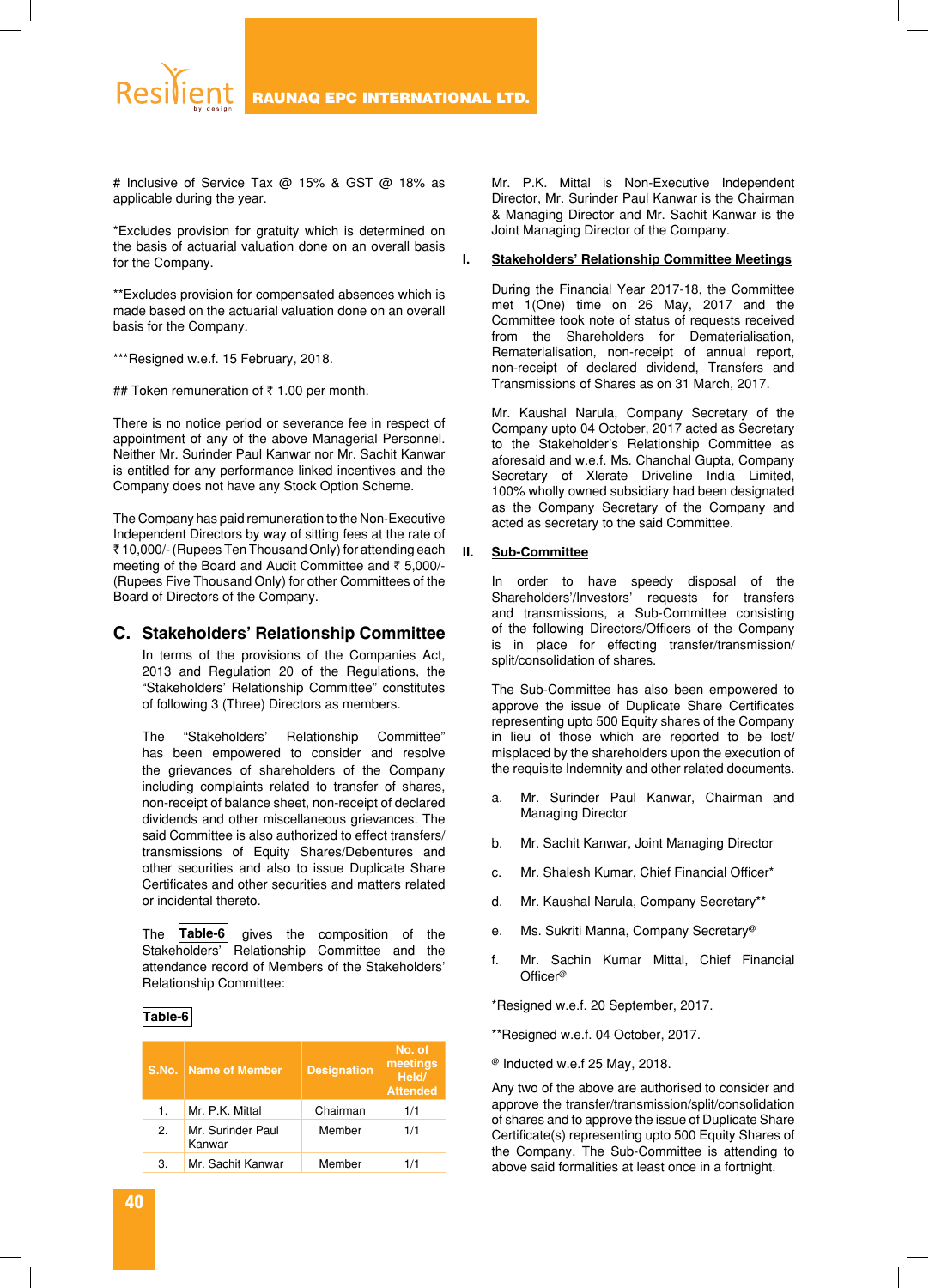#### **III. Status of Investor Complaints/Requests**

| No. of Complaints received during<br>financial year 2017-18                                        | <b>NIL</b>               |
|----------------------------------------------------------------------------------------------------|--------------------------|
| No. of Complaints resolved to the<br>satisfaction of stakeholders during<br>financial year 2017-18 | NOT<br><b>APPLICABLE</b> |

No. of pending requests for share transfers, transmissions, dematerialisations and rematerialisations as on 31 March, 2018.

| <b>Particulars</b>                           | No. of<br><b>Requests</b> | No. of<br><b>Securities</b> |
|----------------------------------------------|---------------------------|-----------------------------|
| Transfers and Transmissions                  | NII                       | NII                         |
| Dematerialisations and<br>Rematerialisations | NII                       | NII                         |

In terms of Regulation 13 of the Regulations, the Company has filed the status of investor complaints at the end of each quarter with BSE Limited (BSE) through BSE Listing Centre duly signed by the Compliance Officer of the Company.

### **D. Corporate Social Responsibility Committee ("CSR Committee")**

#### **I. Constitution and Composition**

In terms of provisions of Section 135 of the Companies Act, 2013, the Corporate Social Responsibility Committee ("CSR Committee") constitutes of following 3 (Three) Directors as members to monitor the Corporate Social Responsibility Policy as approved by the Board, direct initiatives to be undertaken by the Company and recommend the amount of expenditure to be incurred on the activities referred to in the said policy.

A copy of the said policy is available on website of the Company i.e. www.raunaqinternational.com.

The **Table-7** gives the composition of the CSR Committee:

#### **Table-7**

| S.No. | Name of Member            | <b>Designation</b> |
|-------|---------------------------|--------------------|
| 1.    | Mr. Surinder Paul Kanwar  | Chairman           |
| 2     | Mr. Sachit Kanwar         | Member             |
| 3     | Mr. P.K. Mittal           | Member             |
| 4.    | Mr. Satya Prakash Mangal* | Member             |

\*Resigned w.e.f. 15 February, 2018.

Mr. Surinder Paul Kanwar is Chairman and Managing Director, Mr. Sachit Kanwar is Joint Managing Director and Mr. P.K. Mittal and Mr. Satya Prakash Mangal are the Non-Executive Independent Directors of the Company. Pursuant to the resignation of Mr. Satya Prakash Mangal w.e.f. 15 February, 2018, the CSR committee has been reconstituted on 25 May, 2018 with the remaining members.

#### **II. CSR Committee Meetings**

The CSR Committee in its meeting held on 25 May, 2018 formed the view and recommended to the Board that the amount of Rs. 9.80 Lacs was required to be spent on CSR activities by the Company during the year 2017-18.

The management explained that due to the tough financial conditions resulted out of long customers outstanding and adverse market conditions, the Company has not spent on CSR activities during the year 2017-18.

### **E. Finance Committee**

The "Finance Committee" of the Board of Directors of the Company is in existence which has been empowered to take care of the financing and other day to day requirements of the Company. The said Committee is authorised to borrow monies, make loans, issue Shares etc. and matters related or incidental thereto.

The **Table-8** gives the composition of the Finance Committee.

#### **Table-8**

| <b>S. No.</b> | <b>Name of Member</b>    | <b>Designation</b> |
|---------------|--------------------------|--------------------|
| 1.            | Mr. P.K. Mittal          | Chairman           |
| 2             | Mr. Surinder Paul Kanwar | Member             |
| 3             | Mr. Sachit Kanwar        | Member             |
| 4.            | Dr. Sanjeev Kumar        | Member             |

Mr. P.K. Mittal and Dr. Sanjeev Kumar are the Non-Executive Independent Directors, Mr. Surinder Paul Kanwar is Chairman & Managing Director and Mr. Sachit Kanwar is Joint Managing Director of the Company.

During the Financial Year 2017-18, 2 (Two) meetings of Finance Committee were held on 03 May, 2017 and 15 July, 2017 respectively to discharge the functions delegated to the Committee.

#### **F. Business Strategy Committee**

The Business Strategy Committee of the Board of Directors has been constituted to minutely review the operations of the Company. The said Committee is also authorized to form a long term strategy of the Company, review risk and opportunities, SWOT Analysis, advise the Board to take strategic decisions and matters related or incidental thereto.

The **Table-9** gives the composition of the Business Strategy Committee:

#### **Table-9**

| <b>S. No.</b> | <b>Name of Member</b>      | <b>Designation</b> |
|---------------|----------------------------|--------------------|
| 1.            | Mr. Satya Prakash Mangal*  | Chairman           |
| 2.            | Dr. Sanjeev Kumar**        | Chairman           |
| 3.            | Mr. P.K. Mittal            | Member             |
| 4             | Mr. Surinder Paul Kanwar** | Member             |
| 5.            | Mr. Sachit Kanwar**        | Member             |

\*Resigned w.e.f. 15 February, 2018.

\*\* Inducted w.e.f. 25 May, 2018.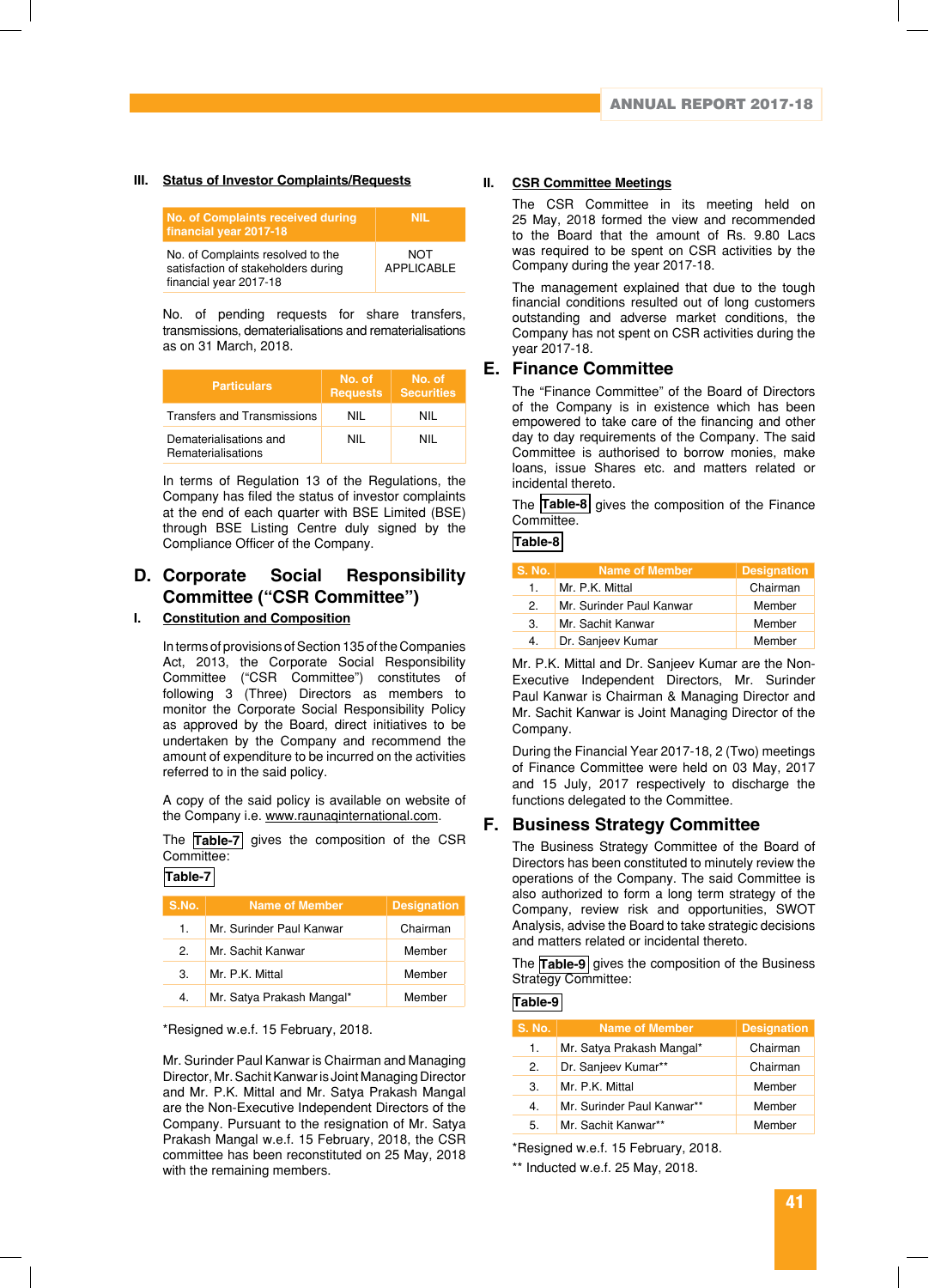Resilient Raunaq epc international Ltd.

The Committee has been reconstituted on 25 May, 2018 with said committee members, Dr. Sanjeev Kumar as Chairman and Mr. Surinder Paul Kanwar, Mr. Sachit Kanwar and Mr. P.K. Mittal as members.

During the Financial Year 2017-18, 1 (One) meeting of Business Strategy Committee was held on 27 November, 2017 to discharge the functions delegated to the Committee.

### **5. SUBSIDIARY COMPANIES**

Your Company has a 100% wholly owned subsidiary Xlerate Driveline India Limited (XDIL).

In terms of Regulation 16 of the Regulations, XDIL is "material non-listed Indian subsidiary Company" of the Company in the preceding financial year 2016-17.

The Company has complied with the following requirements mandated in Regulation 24 of the Regulations:

- 1. Dr. Sanjeev Kumar and Mr. V.K. Pargal, Non-Executive Independent Directors of the Company are also the Non-Executive Independent Directors on the Board of Xlerate Driveline India Limited (XDIL).
- 2. The Audit Committee periodically reviews the financial statements, in particular, the investments made by Xlerate Driveline India Limited (XDIL), if any.
- 3. The minutes of the Board Meetings of Xlerate Driveline India Limited (XDIL) are placed before the Board. The management periodically notifies to the Board of all significant transactions and arrangements entered into by Xlerate Driveline India Limited (XDIL).
- 4. The Company has formulated a policy on material subsidiary(ies) in accordance with the Regulation 16(1)(c) of the Regulations. The said policy has been posted on the website of the Company i.e. www.raunaqinternational.com under the link: http://www.raunaqinternational. com/pdf/policy\_on\_material\_subsidiaryies.pdf.

"Significant Transaction or Arrangement" shall mean any individual transaction or arrangement that exceeds or is likely to exceed 10% of the total revenues or total expenses or total assets or total liabilities, as the case may be, of the material unlisted subsidiary for the immediately preceding accounting year.

### **6. COMPLIANCE OFFICER**

Mr. Kaushal Narula, Company Secretary of the Company upto 04 October, 2017 was the Compliance Officer of the Company till the even date.

Pursuant to his resignation, Ms. Chanchal Gupta, Company Secretary of Xlerate Driveline India Limited (XDIL), Subsidiary Company had been designated as the Company Secretary and Compliance Officer of the Company w.e.f. 06 November, 2017.

Pursuant to resignation of Ms. Chanchal Gupta w.e.f. 24 April, 2018, Ms. Sukriti Manna, has been appointed as the Company Secretary and Compliance Officer of the Company w.e.f. 25 May, 2018.

### **7. DIRECTORS**

During the Financial Year 2017-18, the members of the Company, at their Annual General Meeting held on 08 August, 2017 approved the:

- re-appointment of Mr. Surinder Paul Kanwar as Chairman Cum Managing Director of the Company in terms of provisions of the Companies Act, 2013 as applicable for a further period of 5 (Five) years w.e.f. 01 October, 2017 on a token remuneration of Rupee One per month;
- re-appointment of Mr. N.V. Srinivasan as Non-Executive Director, liable to retire by rotation in terms of Section 152 of the Companies Act, 2013.

#### **Re-Appointment of existing Non-Executive Rotational Directors**

 Mr. N.V. Srinivasan, Non Executive Director the Company, liable to retire by rotation in terms of provisions of the Companies Act, 2013 has offered himself to be re-appointed as Non-Executive Director in terms of Section 152 of the Companies Act, 2013 at the ensuing Annual General Meeting of the Company.

Therefore, in terms of Section 152 of the Companies Act, 2013, it has been proposed to appoint Mr. N.V. Srinivasan as Non Executive Director at the ensuing Annual General Meeting (AGM) of the Company, liable to retire by rotation upto the conclusion of the next Annual General Meeting (AGM) of the Company in the Calendar year 2019.

As required under Regulation 36 of the Regulations, the information or details pertaining to the Director seeking re-appointment in the ensuing Annual General Meeting are furnished below.

The **Table-10** gives the information pertaining to the Non-Executive Director who is to be re-appointed in terms of the provisions of Section 152 of the Companies Act, 2013 respectively.

#### **Table-10**

| S.No. | <b>Particulars</b>                                                                                                                                                                                                                                                                                                                                                                            |
|-------|-----------------------------------------------------------------------------------------------------------------------------------------------------------------------------------------------------------------------------------------------------------------------------------------------------------------------------------------------------------------------------------------------|
| 1.    | Mr. N.V. Srinivasan, Director                                                                                                                                                                                                                                                                                                                                                                 |
|       | <b>Brief Resume:</b> Mr. N.V. Srinivasan, aged 74 years is a<br>Non-Executive Director of the Company since 30 October,<br>2006. He is a Graduate in Mechanical Engineering. He<br>has done MS in Industrial Engineering from University<br>of Illinois and he is an MBA from Graduate School of<br>Business of the University of Pittsburgh in USA. He has a<br>vast experience of 48 years. |
|       | Mr. N.V. Srinivasan doesn't hold the chairmanship/<br>membership of any Committee of the Board of Raunag<br>EPC International Limited and is a Director and Chairman/<br>Member of the Committees of the Board of the following<br>other Companies:                                                                                                                                           |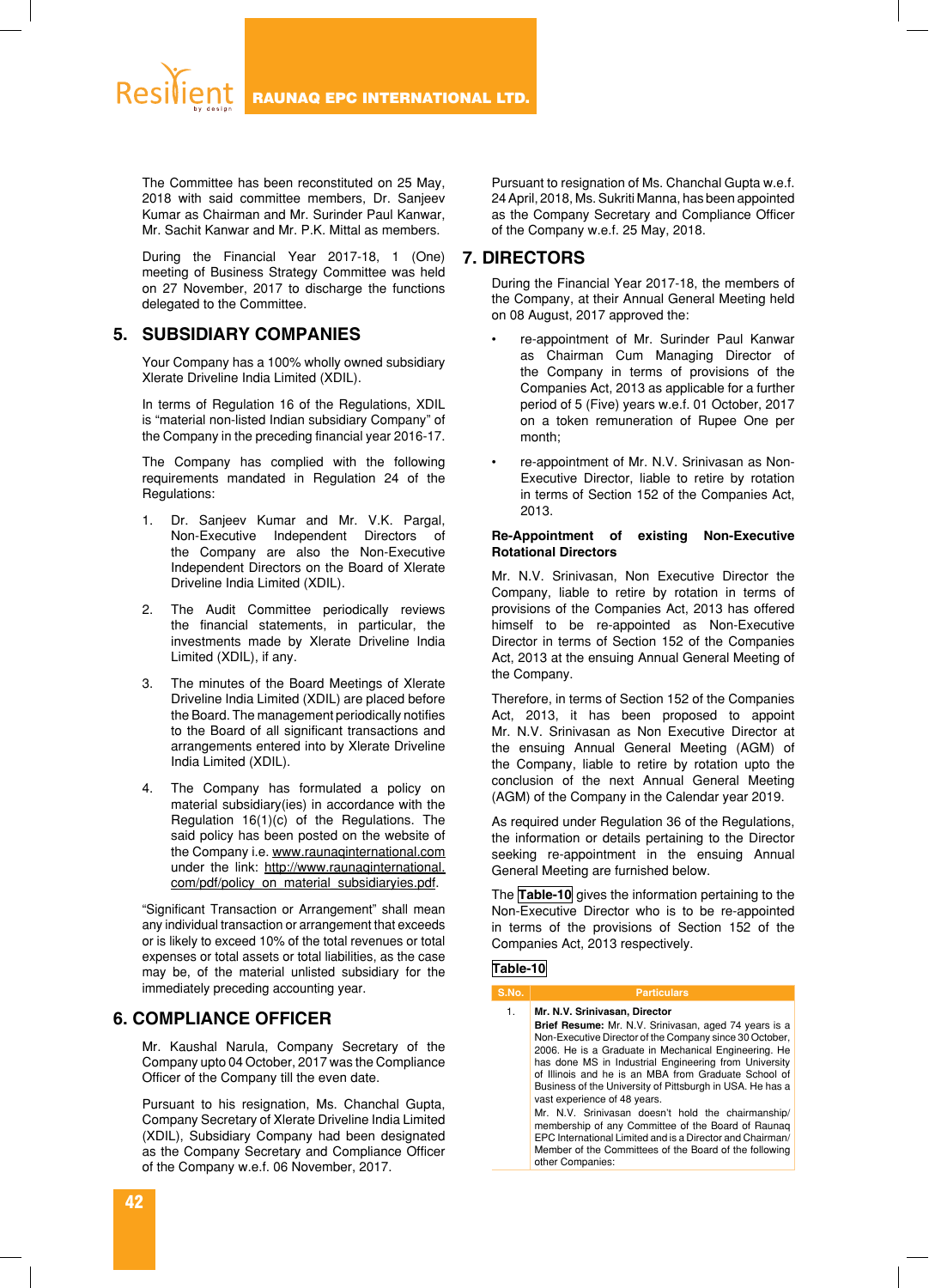|    | S.No. Name of the Company<br>in which interested | <b>Committee</b><br>Chairmanship/<br><b>Membership</b>  |
|----|--------------------------------------------------|---------------------------------------------------------|
| 1. | <b>Bharat Gears Limited</b>                      | Nomination and<br>Remuneration<br>Committee -<br>Member |
|    |                                                  | Stakeholders'<br>Relationship<br>Committee -<br>Member  |

As on 31 March, 2018, he does not hold any Share in the **Company** 

### **8. GENERAL BODY MEETINGS**

The last three Annual General Meetings of the Company were held as detailed below:

#### **Annual General Meetings**

#### **Table-11**

| <b>Financial</b><br>Year | Venue                                                                                                                                                                                     | Date &<br><b>Time</b>    | <b>Special</b><br><b>Resolution(s)</b><br><b>Passed</b>                                                                                                                                                                                                                                                                                                   |
|--------------------------|-------------------------------------------------------------------------------------------------------------------------------------------------------------------------------------------|--------------------------|-----------------------------------------------------------------------------------------------------------------------------------------------------------------------------------------------------------------------------------------------------------------------------------------------------------------------------------------------------------|
| 2016-17                  | <b>ARK Hall</b><br><b>Hotel Saffron</b><br>Kiran, 12/6, NH-2,<br>Further to Sarai<br>Metro Station,<br>Near to Badarpur<br>Toll Plaza.<br>Sarai Khwaja,<br>Faridabad-121003.<br>(Haryana) | 08.08.2017<br>03.00 P.M. | No                                                                                                                                                                                                                                                                                                                                                        |
| 2015-16                  | <b>Huda Convention</b><br>Centre, Sector-12<br>Faridabad-121007<br>(Haryana)                                                                                                              | 03.08.2016<br>11.30 A.M. | Yes<br>Re-Appointment<br>of<br>Sachit<br>Mr.<br>Kanwar<br>Joint<br>Managing<br>as<br>of<br>Director<br>the<br>Company for a further<br>period of<br>5<br>(Five)<br>years w.e.f 01<br>June.<br>2016 on the terms and<br>conditions<br>including<br>remuneration payable<br>to him for a period of<br>3 (Three) years with<br>effect from 01 June.<br>2016. |
| 2014-15                  | <b>HUDA Convention</b><br>Centre, Sector-12<br>Faridabad-121007<br>(Haryana)                                                                                                              | 30.07.2015<br>11.30 A.M  | Yes<br>Consideration and<br>approval of Change of<br>Name of the Company<br>from "Raunag<br>International Limited"<br>EPC<br>"Raunag<br>to<br>International Limited".                                                                                                                                                                                     |

#### **Extra-ordinary General Meetings**

No Extraordinary General Meeting of the Company was held during the Financial Year ended 31 March, 2018.

#### **Postal Ballot**

There are no special resolutions passed during 2017-18 through postal ballot and no special resolution is proposed to be conducted through postal ballot.

### **9. MEANS OF COMMUNICATION**

The Quarterly, Half Yearly and Annual Financial Results during the year were published by the Company as under:

### **Table-12**

| <b>Financial Results</b>                          | Name(s) Of<br><b>Newspapers</b>           | Date(s) of<br><b>Publication</b> |
|---------------------------------------------------|-------------------------------------------|----------------------------------|
| Quarter/Year ended<br>31 March, 2017              | Financial Express*<br>Jansatta (Hiindi)** | 27 May,<br>2017                  |
| Quarter ended<br>30 June, 2017                    | Financial Express*<br>Jansatta(Hindi)**   | 09 August,<br>2017               |
| Quarter/Half Year<br>ended<br>30 September, 2017  | Financial Express*<br>Jansatta (Hindi)**  | 07<br>November.<br>2017          |
| Quarter/Nine Months<br>ended<br>31 December, 2017 | Financial Express*<br>Jansatta (Hindi)**  | 03 February,<br>2018             |

\* Financial Express- Mumbai & Delhi Edition.

\*\*Jansatta (Hindi)-Delhi Edition.

In addition to the above, the quarterly/half yearly and the annual financial results and official releases, if any, are also displayed under the "Investors" section on the Company's official website i.e. www.raunaqinternational.com for the information of all the shareholders.

Also, the Quarterly Results, Corporate Governance Report and Shareholding Pattern of the Company as mandated under Regulation 33, Regulation 27 and Regulation 31 of the Regulations respectively are filed with BSE Limited (BSE) through BSE Listing Centre.

Further, any interviews given by Company Executives/Management during the year are also displayed on the Company's official website i.e. www.raunaqinternational.com.

#### **Green Initiative**

In support of the "Green Initiative" undertaken by the Ministry of Corporate Affairs (MCA), the Company had sent soft copies of Annual Reports for the year 2016-17 to all those shareholders whose e-mail addresses were made available to the depositories or the Registrar and Transfer Agents (RTA). Physical copies were sent to only those shareholders whose e-mail addresses were not available and for the bounced e-mail cases.

Besides the above, no other presentations were made to any institutional investor or to the analysts.

### **10. GENERAL SHAREHOLDERS' INFORMATION**

### **A. Company Registration Details:**

The Company is registered under the Registrar of Companies, NCT of Delhi and Haryana.

The Corporate Identification Number (CIN) allotted to the Company by the Ministry of Corporate Affairs (MCA) is L51909HR1965PLC034315.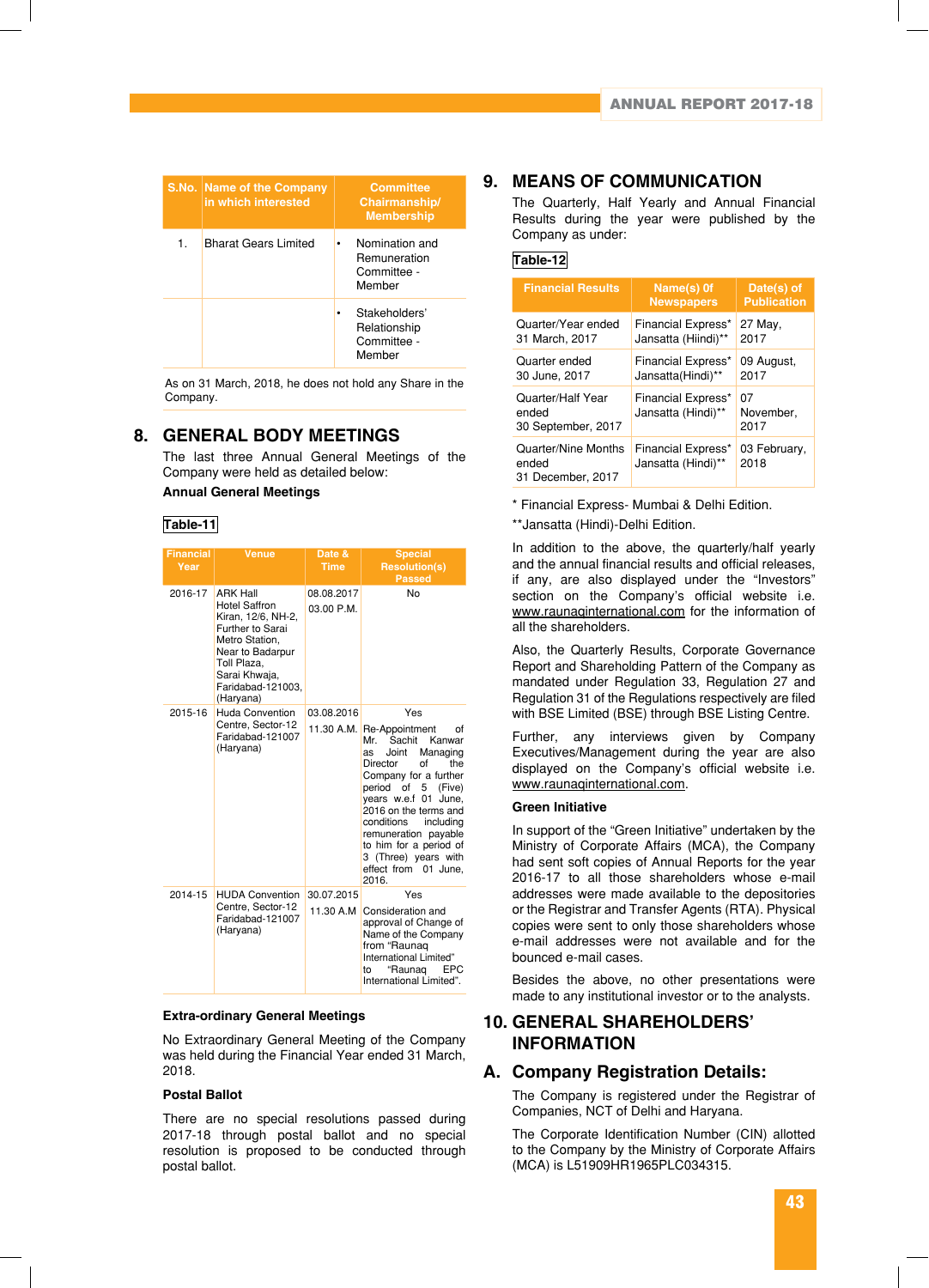Raunaq epc international Ltd.

### **B. Annual General Meeting Details:**

The forthcoming AGM of the Company shall be held at 11:30 A.M. on Thursday, the 02 August, 2018 at Faridabad Industries Association, FIA House, Bata Chowk, Faridabad - 121001 (Haryana).

#### **C. Financial Year:**

Resilient

Financial year of the Company commences on 01 April and ends on 31 March. The four Quarters of the Company end on 30 June; 30 September; 31 December and 31 March respectively.

### **D. Listing on Stock Exchange and Stock Code:**

The Shares of the Company are listed on the following Stock Exchange:

BSE Limited (BSE)

(Stock Code 537840)

The Annual Listing Fees for the year 2018-19 shall be paid in advance to the BSE Limited.

### **E. Market Price Data:**

High and Low prices during each month of Financial **40000** Year 2017-18 on BSE Limited are as under:

The Closing Price represents the price on the last **30000** trading day of each month of Financial Year 2017-18. **25000**

#### **Table-13**

| <b>Month</b> | High (₹) | Low $(\bar{z})$ | Closing $(\bar{z})$ |
|--------------|----------|-----------------|---------------------|
| April        | 140.00   | 127.50          | 133.90              |
| May          | 136.50   | 120.75          | 124.20              |
| June         | 177.95   | 118.20          | 177.95              |
| July         | 195.85   | 154.80          | 166.30              |
| August       | 176.50   | 142.20          | 157.05              |
| September    | 174.95   | 144.10          | 155.30              |
| October      | 184.00   | 150.55          | 172.05              |
| November     | 219.95   | 162.10          | 168.80              |
| December     | 188.00   | 161.25          | 178.35              |
| January      | 191.95   | 163.00          | 163.70              |
| February     | 171.00   | 134.00          | 137.25              |
| March        | 149.00   | 117.00          | 127.00              |

The graphical presentation of movement of closing prices of the Company on BSE during the year is as under:

#### **RAUNAQ EPC INTERNATIONAL LIMITED PRICES VERSUS SENSITIVITY AT BSE**



### **F. Registrar and Transfer Agent:**

Link Intime India Private Limited (Formerly known as Intime Spectrum Registry Limited) is the Registrar and Transfer agent for handling both the share registry work relating to shares held in physical and electronic form at single point. The Share Transfers were duly registered and returned in the normal course within stipulated period, if the documents were clear in all respects.

The Shareholders are therefore advised to send all their correspondences directly to the Registrar and Transfer Agent of the Company at the below mentioned address:

Link Intime India Private Limited 44, Community Centre, IInd Floor, Naraina Phase-I, Near PVR Naraina, New Delhi-110028 Ph: 011-41410592-94 Fax: 011-41410591 E-mail: delhi@linkintime.co.in

However, for the convenience of Shareholders, correspondences relating to Shares received by the Company are forwarded to the Registrar and Transfer Agent for action thereon.

In terms of Regulation 7 of the Regulations, the Company has filed a compliance certificate with BSE Limited (BSE) through BSE Listing Centre duly signed by Compliance Officer of the Company and the authorized representative of Registrar & Transfer Agent of the Company of the Company certifying that all activities in relation to both physical and electronic share transfer facility are maintained by the Registrar & Transfer Agent of the Company.

### **G. Share Transfer System:**

The Shares are accepted for registration of transfer at the Registered Office of the Company in addition to the office of Registrar and Transfer Agent (RTA), Link Intime India Private Limited. Link Intime India Private Limited is fully equipped to undertake the activities of Share Transfers and redressal of Shareholders grievances.

In order to have speedy disposal of the shareholders'/ investors' requests for transfers and transmissions, a sub-committee consisting of the Directors/Officers of the Company is in place for effecting Transfer/ Transmission/Split/Consolidation of Shares as detailed in Point 4 (C)(II) Sub Committee of this report.

After approval of the Sub-Committee, the Share Transfers are affected by the Registrar and Transfer Agent of the Company.

As per the requirements of Regulation 40(9) of the Regulations, the Company has obtained the Half Yearly Compliance Certificate from a Company Secretary in Practice for due compliance of Share Transfer formalities and same has been filed with BSE Limited(BSE) through BSE Listing Centre.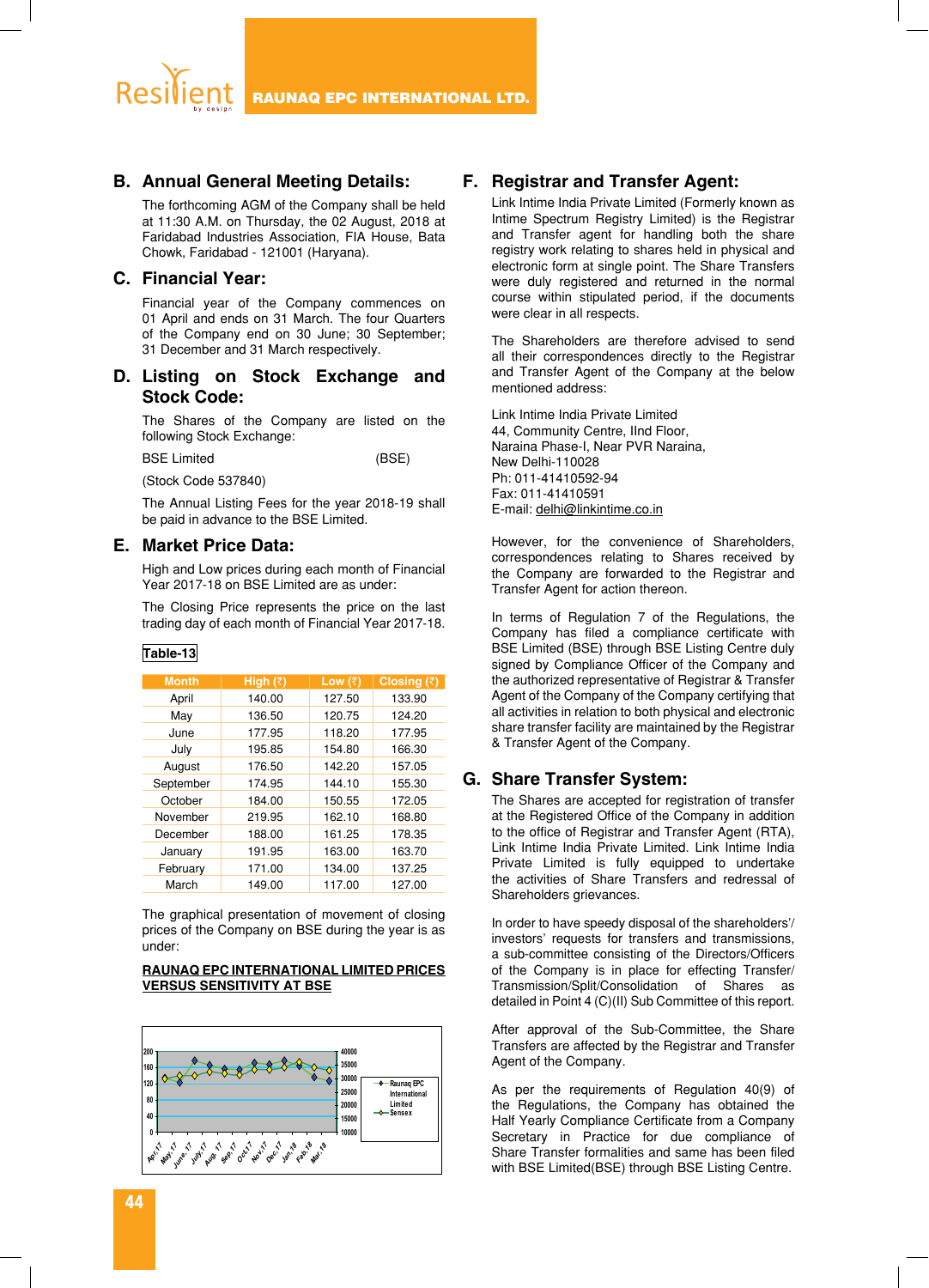H. Shareholding pattern of the Company J. Share Dematerialisation System: **as per category of shareholders as on 31 March, 2018**



**\* Non Promoters Holdings are Negligible**

**Table-14**

| Category |                  |        |                                                                                                                               | No. of<br><b>Shares</b><br><b>Held</b> | <u>%age of</u><br><b>Share</b><br>holding |
|----------|------------------|--------|-------------------------------------------------------------------------------------------------------------------------------|----------------------------------------|-------------------------------------------|
| А.       |                  |        | Promoters' holding                                                                                                            |                                        |                                           |
|          | 1.               |        | Promoters                                                                                                                     |                                        |                                           |
|          |                  |        | - Indian Promoters                                                                                                            | 1486630                                | 44.47                                     |
|          |                  |        | - Foreign Promoters                                                                                                           | 761325                                 | 22.77                                     |
|          | 2.               |        | Persons acting in<br>Concert                                                                                                  |                                        |                                           |
| В.       |                  |        | Non-Promoters' Holding                                                                                                        |                                        |                                           |
|          | 3.               |        | Institutional Investors                                                                                                       |                                        |                                           |
|          |                  | a.     | Mutual Funds and Unit Trust of<br>India                                                                                       |                                        |                                           |
|          |                  | b.     | Banks, Financial Institutions,<br>Insurance Companies (Central/<br>Institutions/Non-<br>State<br>Govt.<br>Govt. Institutions) | 217                                    | 0.01                                      |
|          |                  | c.     | Foreign Institutional Investor                                                                                                |                                        |                                           |
|          | $\overline{4}$ . | Others |                                                                                                                               |                                        |                                           |
|          |                  | a.     | Private Corporate Bodies                                                                                                      | 58024                                  | 1.74                                      |
|          |                  | b.     | Indian Public                                                                                                                 | 963876                                 | 28.83                                     |
|          |                  | C.     | Non Resident Indians/Overseas                                                                                                 | 16178                                  | 0.48                                      |
|          |                  | d.     | Any Other                                                                                                                     | 56993                                  | 1.70                                      |
|          |                  |        | <b>Total</b>                                                                                                                  | 3343243                                | 100.00                                    |

### **I. Distribution of Shareholding as on 31 March, 2018:**

#### **Table-15**

| No. of<br><b>Equity</b><br>shares held | <b>Number of</b><br><b>Shareholders</b> | <b>Number of</b><br><b>Shares</b> | $%$ age<br>to total<br>shares |
|----------------------------------------|-----------------------------------------|-----------------------------------|-------------------------------|
| Up to 500                              | 2434                                    | 162238                            | 4.85                          |
| 501 to 1000                            | 157                                     | 119258                            | 3.57                          |
| 1001 to 2000                           | 68                                      | 102010                            | 3.05                          |
| 2001 to 3000                           | 21                                      | 54031                             | 1.62                          |
| 3001 to 4000                           | 6                                       | 20875                             | 0.62                          |
| 4001 to 5000                           | 17                                      | 76830                             | 2.30                          |
| 5001 to<br>10000                       | 19                                      | 127085                            | 3.80                          |
| 10001 and<br>above                     | 23                                      | 2680916                           | 80.19                         |
| <b>Total</b>                           | 2745                                    | 3343243                           | 100.00                        |

The requests for dematerialisation of shares are processed by Registrar & Transfer Agent (RTA) expeditiously and the confirmation in respect of dematerialisation is entered by RTA in the depository system of the respective depositories by way of electronic entries for dematerialisation of shares generally on weekly basis. In case of rejections, the documents are returned under objection to the Depository Participant with a copy to the shareholder and electronic entry for rejection is made by RTA in the Depository System.

### **K. Dematerialization of Shares and Liquidity:**

The Company's Equity Shares are compulsory traded on BSE Limited in the dematerialized mode and are available for trading under both the Depository Systems in India i.e. National Securities Depository Limited and Central Depository Services (India) Limited.



As on 31 March, 2018 a total of 30,79,828 equity shares of the Company of  $\bar{\tau}$  10/- each, which form 92.12% of the paid up Equity Share Capital, stand dematerialized.

### **Table-16**

| <b>PARTICULARS</b>         |      |                         |      |                  |      |  |
|----------------------------|------|-------------------------|------|------------------|------|--|
| <b>DEMAT</b>               |      |                         |      |                  |      |  |
| <b>CDSL</b><br><b>NSDL</b> |      |                         |      | <b>PHYSICAL</b>  |      |  |
| No. of<br>shares           | $\%$ | No. of<br>shares        | $\%$ | No. of<br>shares | $\%$ |  |
| 27,03,932 80.88            |      | 3,75,896 11.24 2,63,415 |      |                  | 7.88 |  |

Outstanding ADRs/GDRs/Warrants or any convertible instruments, conversion date and likely impact on equity: Not Applicable

### **L. Unclaimed Shares in Physical Mode:**

 As per Part F of Schedule V of the Regulations, there are no unclaimed shares in the Company.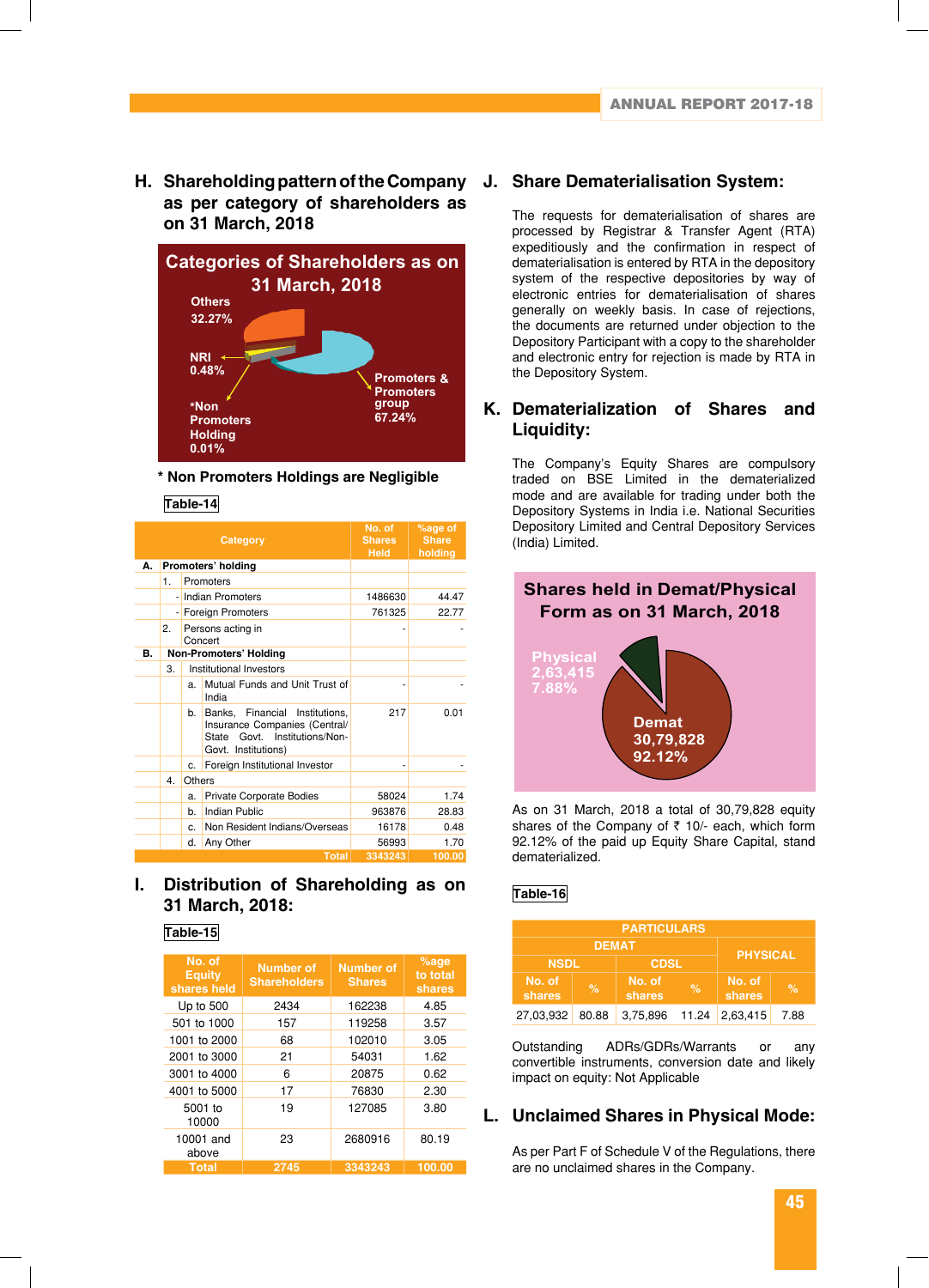In terms of Section 124(6) of the Companies Act, 2013 read with the Investor Education & Protection Fund (IEPF) Authority (Accounting, Audit, Transfer and Refund) Rules, 2016 ("the Rules") and the Investor Education & Protection Fund (IEPF) Authority (Accounting, Audit, Transfer and Refund) Amendment Rules, 2017 ("the Amended Rules"), the Company is required to transfer the equity shares in respect of which dividends have remained unclaimed for a period of seven consecutive years to the IEPF Account established by the Central Government and a statement containing such details are required to be filed with the Ministry of Corporate Affairs (MCA).

In terms of above, pursuant to the transfer of the unclaimed dividend for the year 2009-10 to the IEPF on 20 August, 2017 i.e. upon completion of seven years from transfer of dividend into unclaimed dividend account, 41,559 (Forty One Thousand Five Hundred Fifty Nine) Equity shares relating to such dividend on which the dividend has not been claimed for the consecutive seven years since 2009-10 have been transferred into demat account of IEPF Authority.

Further, upon transfer of the unclaimed dividend for the year 2010-11 to the Investor Education and Protection Fund (IEPF) on 23 August, 2018 i.e. upon completion of seven years from the transfer of dividend into unclaimed dividend account, the equity shares relating to such dividend on which the dividend has not been claimed for the consecutive seven years since 2010-11 (net of the shares already transferred) shall also be transferred into IEPF.

In terms of the Rule 6(3) of Investor Education and Protection Fund Authority (Accounting, Audit, Transfer and Refund) Rules, 2016, the necessary communications have been made to the respective shareholders whose shares are required to be transferred to the IEPF during the Financial Year 2018-19 so as to enable them to claim their shares and the dividend attached to such shares before such dividend and shares are transferred to IEPF and further, the necessary information in this regard is available on the website of the Company i.e. www.raunaqinternational.com for the convenience of the shareholders.

The Equity shares once transferred into IEPF can only be claimed by the concerned shareholder from IEPF Authority after complying with the procedure prescribed under the Rules and the amended Rules.

## **M. Corporate Benefits**

**Dividend History:**

**Dividend on Equity Shares**

#### **Table-17**

| <b>Financial Year</b> | Rate $(\%)$ | <b>Amount</b><br>$(3 \nvert \cdot \nvert$ Lacs) |
|-----------------------|-------------|-------------------------------------------------|
| 2017-18               | <b>NIL</b>  | <b>NIL</b>                                      |
| 2016-17               | <b>NIL</b>  | NIL.                                            |
| 2015-16               | 12          | 40.12                                           |
| 2014-15               | 10          | 33.43                                           |
| 2013-14               | 12          | 40.12                                           |

### **N. Office locations:**

The Company's Registered Office is located at 20 K.M., Mathura Road, P.O. Amar Nagar, Faridabad, Pin - 121003, Haryana.

### **O. Addresses for Correspondence:**

For Share transfer/demat/remat of shares or any other query relating to shares:

Link Intime India Private Limited, 44, Community Centre, IInd Floor, Naraina Phase-I, Near PVR Naraina, New Delhi-110028, Phone No. 011-41410592-94, Email: delhi@linkintime.co.in.

#### **For Investor Assistance:**

Ms. Sukriti Manna, Company Secretary & Compliance Officer, Raunaq EPC International Limited, 20 K.M. Mathura Road, P.O. Amar Nagar, Faridabad - 121003, Phone:0129-4288888 Fax No. 0129-4288822-23 Email:secretarial@raunaqintl.com.

### **11. OTHER DISCLOSURES**

### **A. Related Party Transactions:**

During the year 2017-18, there were no material individual transactions with related parties which are not in the normal course of business or are not on arm's length basis in terms of Regulation 23 of the Regulations. The statements in summary form of transactions with Related Parties in the ordinary course of business are placed periodically before the Audit Committee for its consideration and approval. All disclosures related to financial and commercial transactions where Directors are interested are provided to the Board and the interested Directors neither participated in the discussion nor did they vote on such matters. The details of the Related Party Transactions during the year are given in the Notes forming part of financial statements.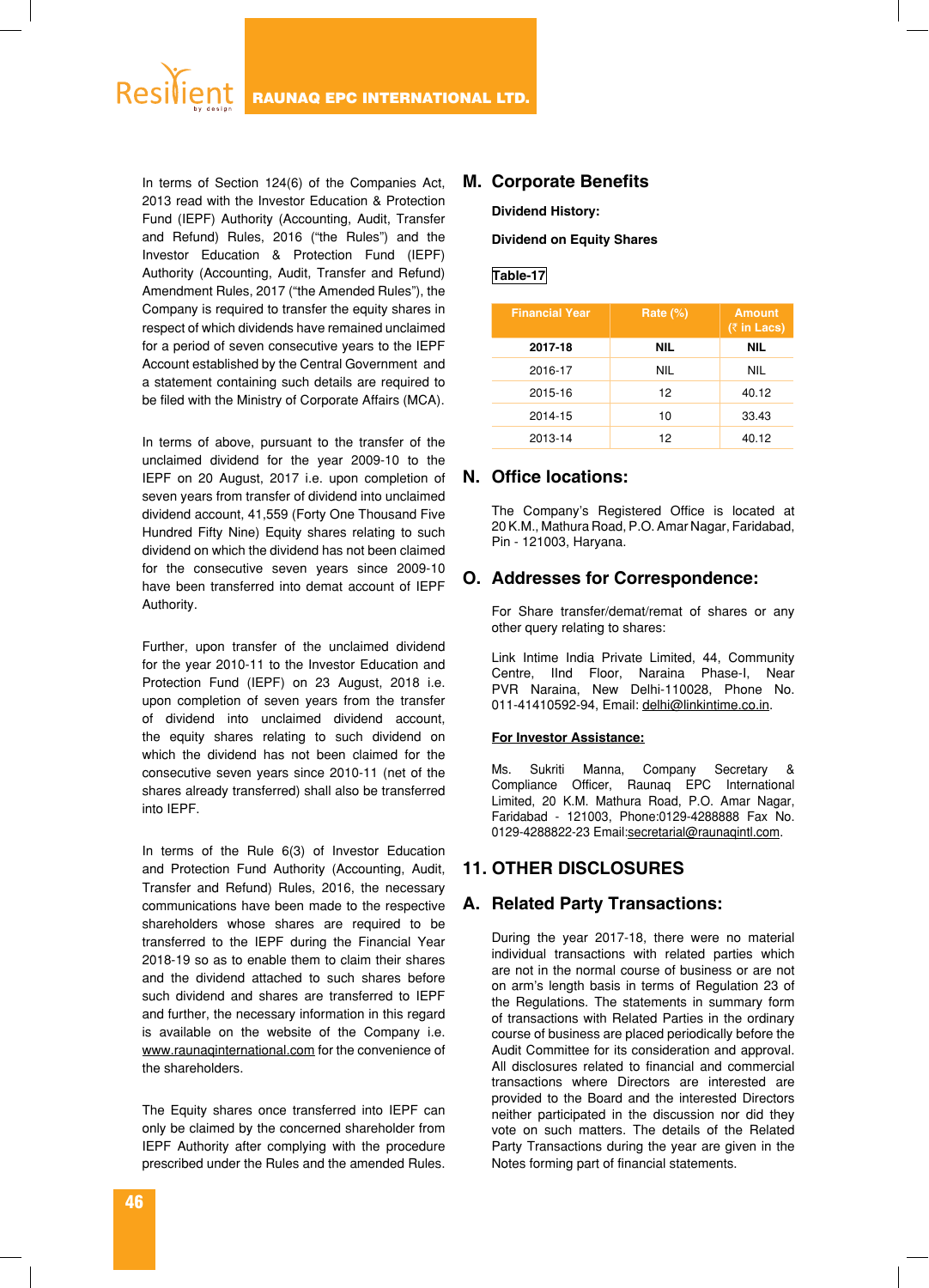Further, the Company has formulated a policy on materiality of Related Party Transactions in accordance with the Regulation 23 of the Regulations and the same is available on the website of the Company i.e. www.raunaqinternational.com under the link http://www.raunaqinternational.com/pdf/ related\_party\_transactions\_policy.pdf.

### **B. Disclosure of Accounting Treatment in preparation of Financial Statements:**

Raunaq EPC International Limited has followed the guidelines of Accounting Standards as mandated by the Central Government in preparation of its financial statements.

#### **Indian Accounting Standards (IND AS) – IFRS Converged Standards**

The Company has adopted "IND AS" w.e.f. 01 April, 2017. Accordingly, the Standalone and Consolidated Financial Statements for the financial year ended 31 March, 2018 have been prepared in accordance with IND AS. Explanations capturing areas of differences and reconciliations from Indian GAAP to Ind AS have been provided in the notes forming part of the financial statements.

### **C. Risk Management Framework:**

In pursuance to the Companies Act, 2013 and Regulation 17(9) of the Regulations, the Company has in place mechanisms to inform Board Members about the risk assessment and minimization procedures and periodical review to ensure that executive management controls risk by means of a properly defined framework.

A detailed note on Risk Management is given in the Management Discussion and Analysis section forming part of the Board's Report.

#### **D. Management:**

Management Discussion and Analysis forms part of the Annual Report to the Shareholders for the Financial Year 2017-18.

#### **E. Compliance by the Company:**

There were no instances of any non-compliance by the Company nor any penalties, strictures imposed on the Company by Stock Exchanges or SEBI or any other Statutory Authority on any matter related to the Capital Markets, during the last three years.

### **F. Whistle Blower Policy/Vigil Mechanism:**

 The Whistle Blower policy/Vigil Mechanism of the Company has been formulated as per Regulation 22 of the Regulations and Section 177 of the Companies Act, 2013. The policy provides a channel to the employees, Directors and any other person who avail such mechanism to report to the management concerns about unethical behavior, actual or suspected fraud or violation of the Codes of conduct or policy. The mechanism of policy provides for adequate safeguards against victimization of employees, Directors and any other person who avails such mechanism and also provide for direct access to the Chairman of the Audit Committee in exceptional cases. The said policy has been communicated to all the personnel of the Company and is available on the website of the Company i.e. www.raunaqinternational.com.

During the year, no unethical behavior has been reported. Further, the Company has not denied any personnel access to the Audit Committee and it will provide protection to Whistle Blower, if any, from adverse personnel action.

#### **G. Policy on Preservation of Documents /Archival Disclosure:**

The Policy on Preservation of Documents/Archival Policy on Website Disclosure in accordance with the Regulation 9 and Regulation 30(8) of the Regulations respectively is in existence which provides the framework for preservation of documents and records of the Company for a specified period and the records of the Company which are no longer needed or are of no value are discarded after following the due process for discarding the same. This Policy aids the employees of the Company in understanding their obligations in retaining and preserving the documents and records which are required to be maintained as per the applicable statutory and regulatory requirements. The said policy is available on the website of the Company i.e. www.raunaqinternational.com.

#### **H. Policy on criteria for Determining Materiality of Events:**

The Policy on criteria for Determining Materiality of Events in accordance with Regulation 30 of the Regulations which defines the criteria for determining the materiality of events or information related to the Company provides that such information should be adequately disseminated in pursuance with the Regulations and further provides for the overall governance framework for such determination of materiality. The said policy is available on the website of the Company i.e. www.raunaqinternational.com.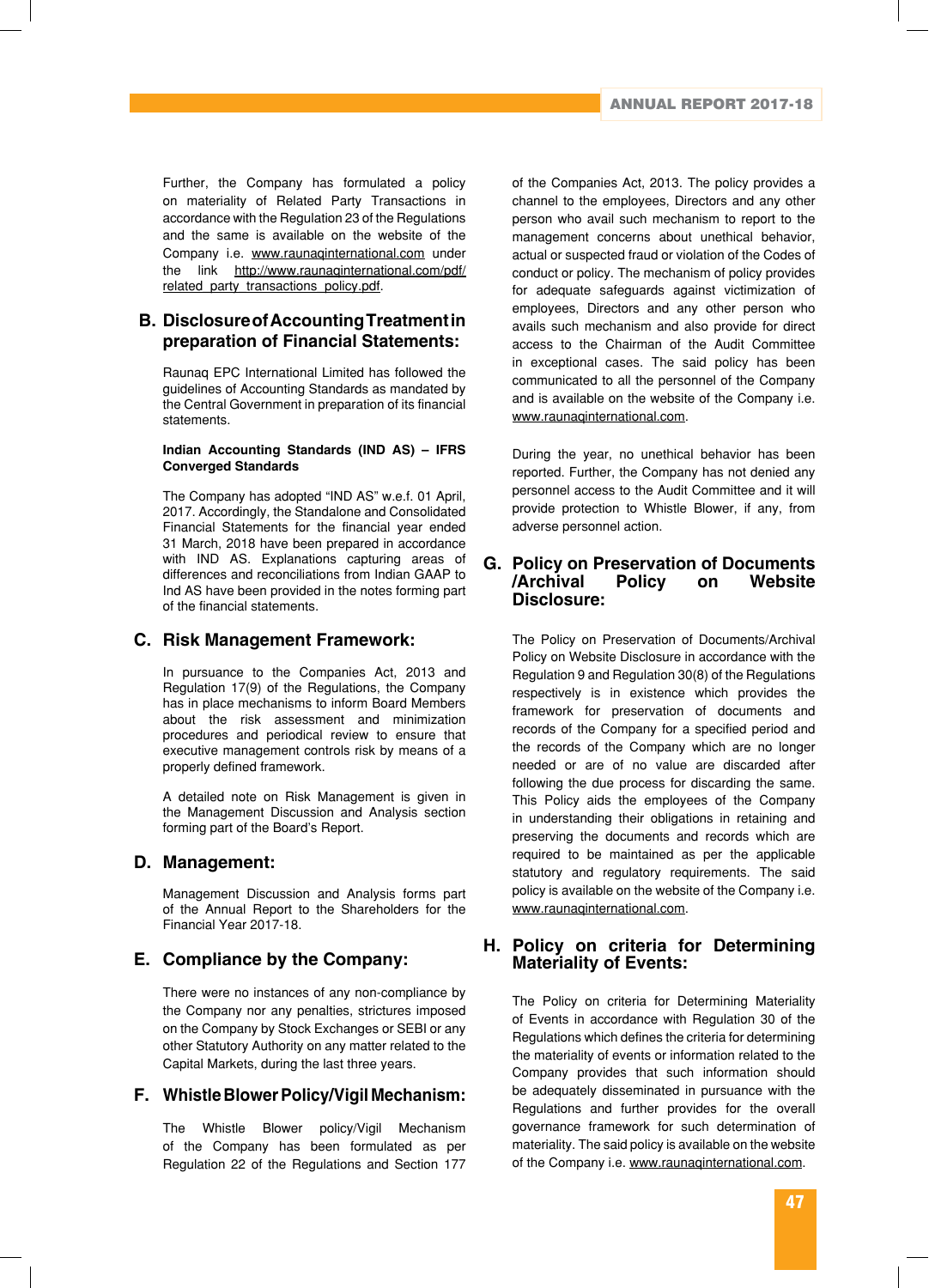### **I. CEO/CFO certification:**

Certificate from Mr. Rajan Malhotra, Chief Executive Officer and Mr. Sachin Kumar Mittal, Chief Financial Officer in terms of Regulation 17(8) of the Regulations for the Financial Year ended 31 March, 2018 was placed before the Board of Directors of the Company in its meeting held on 25 May, 2018.

### **J. Code of Conduct and Corporate Ethics:**

#### **Code of Business Conduct and Ethics**

Raunaq EPC International Limited believes that Good Corporate Governance is the key to the Conduct of Company's Business in a transparent, reliable and vibrant manner. It is of paramount importance for any Company to create an atmosphere of faith, integrity, accountability, responsibility and financial stability by adhering to commitment, ethical business conduct, a high degree of transparency thereby unlocking the individual intellectual capabilities and enabling its Board of Directors to conduct its duties under a moral authority, which ultimately leads to enhance legitimate needs and value of the stake holders. A copy of this code has been posted at Company's official website i.e. www.raunaqinternational.com.

#### **Code of Conduct for Prevention of Insider Trading**

The Company has a comprehensive Code of Conduct for its Management, Staff and Directors for prevention of Insider Trading in compliance with SEBI (Prohibition of Insider Trading) Regulations, 2015. The code lays down the guidelines and procedures to be followed and disclosures to be made while dealing with the Shares of the Company and cautioning them on the consequences of nonScompliances. The pieces of the price sensitive information are disseminated to the Stock Exchanges timely, adequately and promptly on continuous basis for prevention of Insider Trading. The Company Secretary has been appointed as Compliance Officer and is responsible for adherence to Code for prevention of Insider Trading. A copy of same has been posted at the official website of the Company i.e. www.raunaqinternational.com.

### **K. Legal Compliance Reporting:**

The Board of Directors reviews in detail, on a quarterly basis, the reports of compliance to all applicable laws and regulations in terms of Regulation 17 of the Regulations. The Company has developed a very comprehensive Legal compliance manual, which drills down from the Senior Management Personnel to the executive-level person (who is primarily responsible for compliance) within the Company. Any non-compliance is seriously taken up by the Board, with fixation of accountability and reporting of steps taken for rectification of non-compliance.

### **L. Mandatory Requirements:**

The Company has complied with all the mandatory requirements of Regulation 17 to 27 and Clause (b) to (i) of sub-regulation (2) of Regulation 46 of the Regulations.

 Details of compliances are given below:

### **Table-18**

| Disclosure on website in terms of<br>I.<br><b>Listing Regulations</b>                                                                      | <b>Compliance</b><br><b>status</b><br>(Yes/No/NA) |
|--------------------------------------------------------------------------------------------------------------------------------------------|---------------------------------------------------|
| Item                                                                                                                                       |                                                   |
| Details of business                                                                                                                        | Yes                                               |
| Terms and conditions of appointment of<br><b>Independent Directors</b>                                                                     | Yes                                               |
| Composition of various Committees of<br><b>Board of Directors</b>                                                                          | Yes                                               |
| Code of conduct of Board of Directors<br>and Senior Management Personnel                                                                   | Yes                                               |
| Details of establishment of vigil<br>mechanism/Whistle Blower policy                                                                       | Yes                                               |
| Criteria of making payments to Non-<br><b>Executive Directors</b>                                                                          | Yes                                               |
| Policy on dealing with Related Party<br>Transactions                                                                                       | Yes                                               |
| Policy for determining 'Material'<br>subsidiaries                                                                                          | Yes                                               |
| Details of familiarization programmes<br>imparted to Independent Directors                                                                 | Yes                                               |
| Contact information of the designated<br>officials of the Company who are<br>responsible for assisting and handling<br>investor grievances | Yes                                               |
| Email address for grievance redressal<br>and other relevant details                                                                        | Yes                                               |
| Financial results                                                                                                                          | Yes                                               |
| Shareholding pattern                                                                                                                       | Yes                                               |
| Details of agreements entered into<br>with the media companies and/or their<br>associates                                                  | NA                                                |
| New name and the old name of the<br>listed entity                                                                                          | Yes                                               |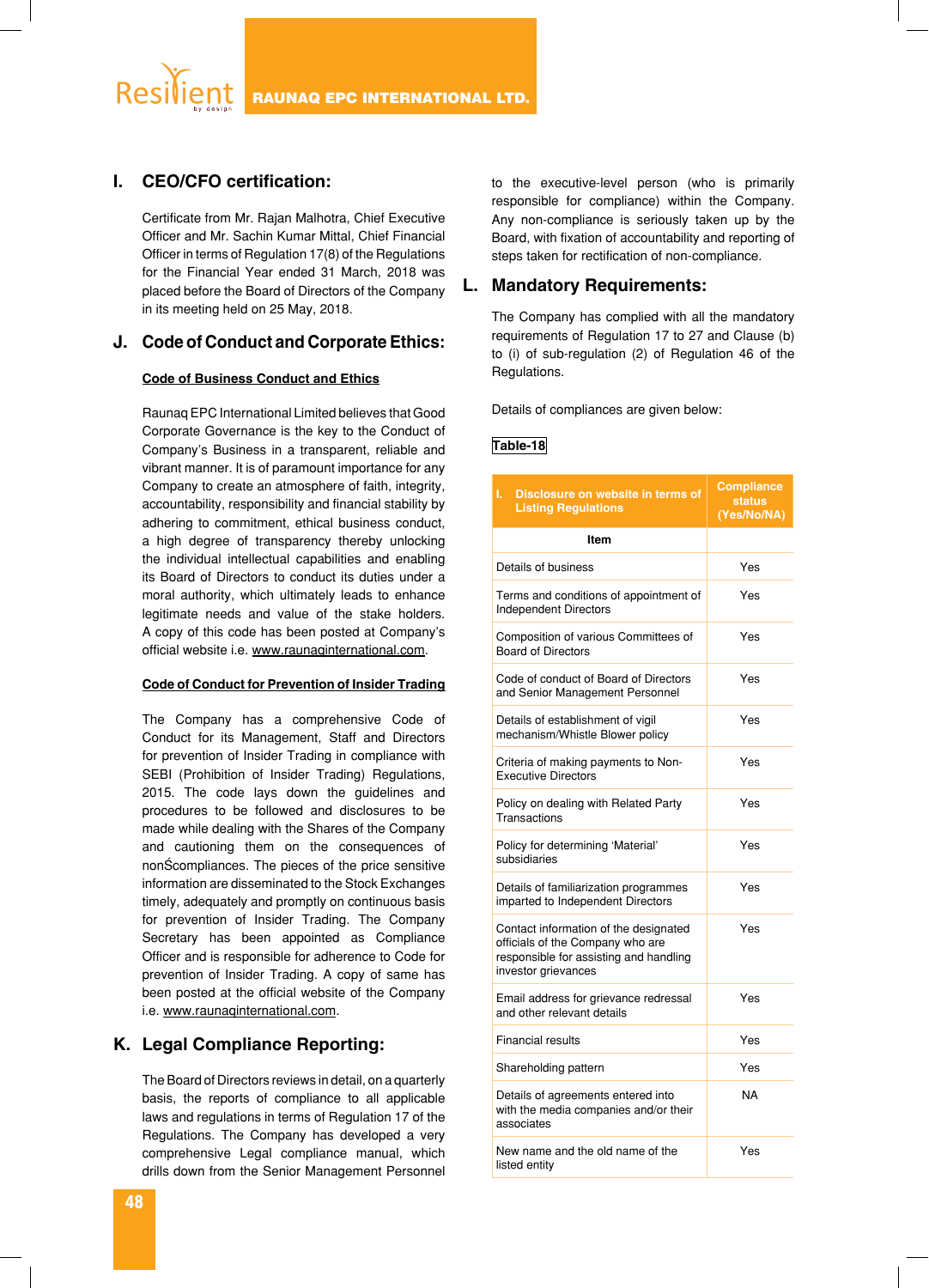| Ш.<br><b>Annual Affirmations</b>                                                                                           |                                    |                                                   |  |  |
|----------------------------------------------------------------------------------------------------------------------------|------------------------------------|---------------------------------------------------|--|--|
| <b>Particulars</b>                                                                                                         | <b>Regulation</b><br><b>Number</b> | <b>Compliance</b><br><b>status</b><br>(Yes/No/NA) |  |  |
| Independent Director(s) have been<br>appointed in terms of specified<br>criteria of 'independence' and/or<br>'eligibility' | $16(1)(b)$ &<br>25(6)              | Yes                                               |  |  |
| Board composition                                                                                                          | 17(1)                              | Yes                                               |  |  |
| Meeting of Board of Directors                                                                                              | 17(2)                              | Yes                                               |  |  |
| Review of Compliance Reports                                                                                               | 17(3)                              | Yes                                               |  |  |
| Plans for orderly succession for<br>appointments                                                                           | 17(4)                              | Yes                                               |  |  |
| Code of Conduct                                                                                                            | 17(5)                              | Yes                                               |  |  |
| Fees/compensation                                                                                                          | 17(6)                              | Yes                                               |  |  |
| Minimum Information                                                                                                        | 17(7)                              | Yes                                               |  |  |
| Compliance Certificate                                                                                                     | 17(8)                              | Yes                                               |  |  |
| Risk Assessment & Management                                                                                               | 17(9)                              | Yes                                               |  |  |
| Performance Evaluation of<br><b>Independent Directors</b>                                                                  | 17(10)                             | Yes                                               |  |  |
| <b>Composition of Audit Committee</b>                                                                                      | 18(1)                              | Yes                                               |  |  |
| Meeting of Audit Committee                                                                                                 | 18(2)                              | Yes                                               |  |  |
| Composition of Nomination &<br><b>Remuneration Committee</b>                                                               | $19(1)$ & (2)                      | Yes                                               |  |  |
| Composition of Stakeholders'<br><b>Relationship Committee</b>                                                              | $20(1)$ & $(2)$                    | Yes                                               |  |  |
| Composition and role of Risk<br>Management Committee                                                                       | 21(1), (2), (3), (4)               | <b>NA</b>                                         |  |  |
| Vigil Mechanism                                                                                                            | 22                                 | Yes                                               |  |  |
| Policy for Related Party<br>Transaction                                                                                    | 23(1), (5), (6), (7)<br>&(8)       | Yes                                               |  |  |
| Prior or Omnibus approval of Audit<br>Committee for all Related Party<br>Transactions                                      | 23(2), (3)                         | Yes                                               |  |  |
| Approval for material Related Party<br>Transactions                                                                        | 23(4)                              | <b>NA</b>                                         |  |  |
| Composition of Board of Directors<br>of unlisted Material Subsidiary                                                       | 24(1)                              | Yes                                               |  |  |
| Other Corporate Governance<br>requirements with respect to<br>subsidiary of Company                                        | 24(2), (3), (4), (5)<br>& (6)      | Yes                                               |  |  |
| Maximum Directorship & Tenure                                                                                              | $25(1)$ & $(2)$                    | Yes                                               |  |  |
| Meeting of Independent Directors                                                                                           | 25(3) & (4)                        | Yes                                               |  |  |
| Familiarization of Independent<br><b>Directors</b>                                                                         | 25(7)                              | Yes                                               |  |  |
| Memberships in Committees                                                                                                  | 26(1)                              | Yes                                               |  |  |
| Affirmation with compliance to<br>Code of Conduct from members<br>of Board of Directors and Senior<br>Management Personnel | 26(3)                              | Yes                                               |  |  |
| Disclosure of Shareholding by<br>Non-Executive Directors                                                                   | 26(4)                              | Yes                                               |  |  |
| Policy with respect to Obligations<br>of Directors and Senior<br>Management                                                | 26(2) & 26(5)                      | Yes                                               |  |  |

### **M. Non-Mandatory Requirements:**

The Company has set up a Finance Committee and Business Strategy Committee, details whereof are given in the Board Committee section of this report.

### **N. Investor Relations:**

The growing requirements of disclosure, transparency and corporate governance have made it imperative for Companies to manage information flow and communicate more effectively with shareholders. Investor Relations at REIL aims at seamless two way communication with the Investor Community. It is based on the tenets of transparency, accuracy and timeliness of disclosures. There is a conscious effort towards the effective dissemination of information to the shareholders to communicate the Company's long term vision and goals.

### **O. E-mail for investors:**

The Company has designated secretarial@raunaqintl.com as e-mail address especially for investors' grievances. SEBI has commenced processing of investor complaints in a centralised web based complaints redressal system i.e. SCORES. The Company has supported SCORES by using it as a platform for communication between SEBI and the Company.

#### **P. Nomination facility:**

The Shareholders holding Shares in physical form may, if they so want, send their nominations in prescribed Form SH-13 of the Companies (Share Capital and Debentures) Rules, 2014, to the Company's RTA. The said form can be obtained from the Company's RTA or downloaded from the Company's Website http://www.raunaqinternational.com/pdf/form\_ sh\_13\_nomination.pdf. The Shareholders who wish to change or cancel their nominations, if already made, may send their requests in prescribed Form SH-14 of the Companies (Share Capital and Debentures) Rules 2014, to the Company's RTA which can be obtained from the Company's RTA or downloaded from the Company's Websitehttp://www.raunaqinternational. com/pdf/form\_sh\_14\_variation-or-nomination.pdf. Those holding shares in dematerialized form may contact their respective Depository Participant (DP) to avail the nomination facility or further change in nominations.

### **Q. Updation of Shareholders information:**

The Shareholders of the Company are requested to intimate their latest Residential Address along with the details of their Shareholding in "Updation of Shareholder's Information Form"(which can be obtained from the Registered Office of the Company or downloaded from the Company's Website http://www. raunaqinternational.com/pdf/proforma-for-updationof-shareholders-information.pdf.) The duly filled form for Updation of information may either be sent to the Company at its Registered Office or be hand-delivered at the Annual General Meeting of the Company.

#### **On Behalf of the Board of Directors**

⊃؎……

**Surinder Paul Kanwar**<br>Place: New Delhi **Chairman and Managing Director** Place: New Delhi **Chairman and Managing Director** Dated: 25 May, 2018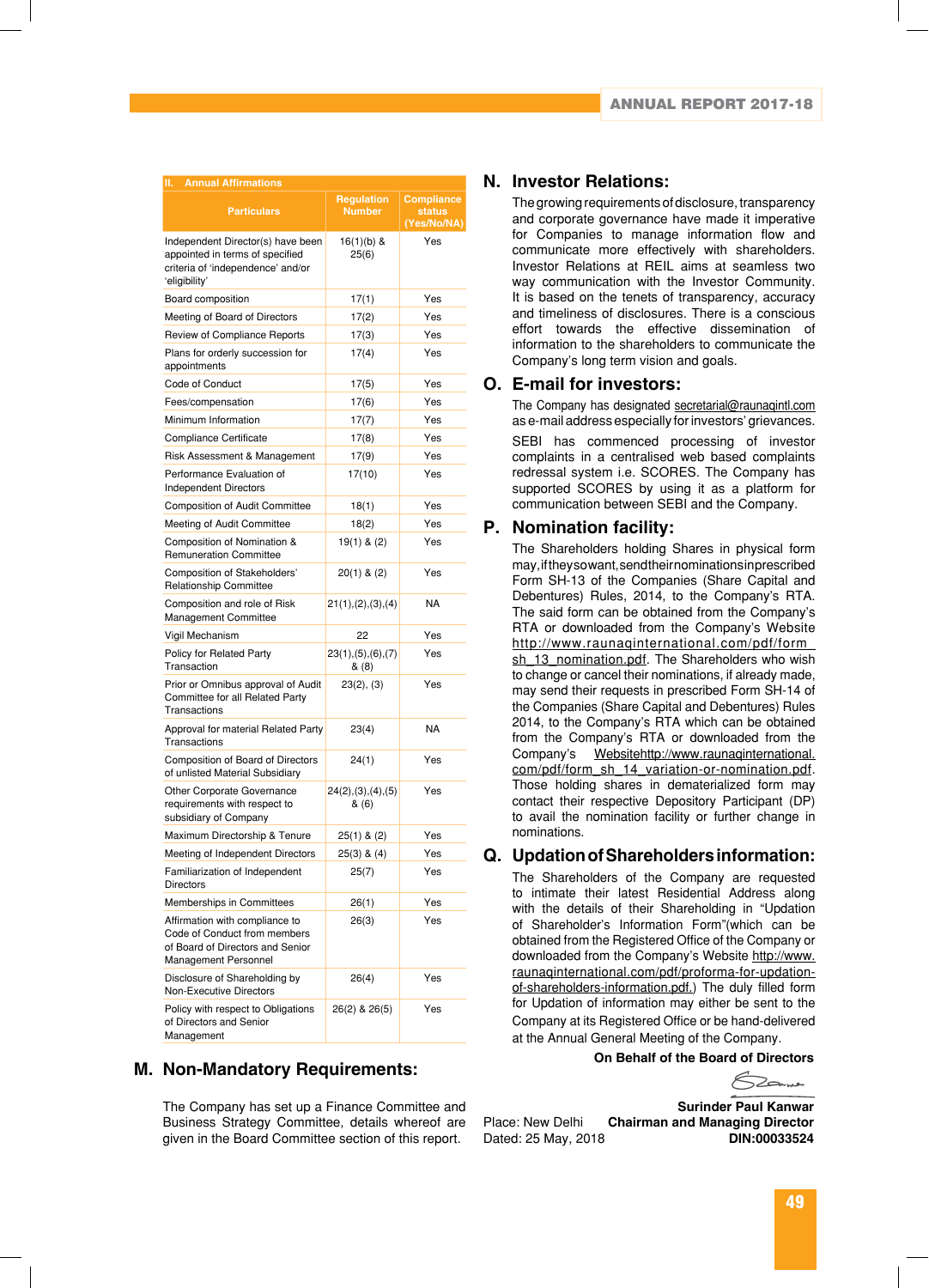Resilient Raunaq EPC INTERNATIONAL LTD.

### **COMPLIANCE CERTIFICATE AS PER REGULATION 17(8) OF THE SEBI (LISTING OBLIGATIONS AND DISCLOSURE REQUIREMENTS) REGULATIONS, 2015**

We have reviewed financial statements and the cash flow statement for the year 2017-18 and that to the best of our knowledge and belief:

- 1) These statements do not contain any materially untrue statement or omit any material fact or contain statements that might be misleading;
- 2) These statements together present a true and fair view of the Company's affairs and are in compliance with existing accounting standards, applicable laws and regulations;
- 3) No transaction entered into by the Company during the above said period, which is fraudulent, illegal or violative of the Company's Code of Conduct.

Further, we accept responsibility for establishing and maintaining internal controls for financial reporting and that we have evaluated the effectiveness of internal control systems of the Company pertaining to financial statements and we have disclosed to the Auditors and the Audit Committee, wherever applicable:

- 1) Deficiencies in the design or operation of internal controls, if any, which came to our notice and the steps we have taken or propose to take to rectify these deficiencies;
- 2) Significant changes in internal control over financial reporting during the year 2017-18;
- 3) Significant changes in accounting policies during the year 2017-18 and that the same have been disclosed in the notes to the financial statements;
- 4) Instances of significant fraud of which we have become aware and the involvement therein, if any, of the management or an employee having a significant role in the Company's internal control system over financial reporting.

**For Raunaq EPC International Limited**

Place: New Delhi **Sachin Kumar Mittal Rajan Malhotra** 

**Chief Executive Officer** 

#### **COMPLIANCE WITH CODE OF CONDUCT**

The Company has adopted "Code of Business Conduct and Ethics" pursuant to the provisions of SEBI (Listing Obligations and Disclosure Requirements) Regulations, 2015 ('the Regulations"). This code deals with the Good Governance and ethical Practices, which the Company, the Board members and the Senior Management of the Company are expected to follow.

It is hereby affirmed that during the year 2017-18, all the Directors and Senior Managerial personnel have complied with the Code of Conduct and have given a confirmation in this regard.

**For Raunaq EPC International Limited**

Place: New Delhi **Sukriti Manna Surinder Paul Kanwar**  Dated: 25 May, 2018 **Company Secretary Chairman and Managing Director**